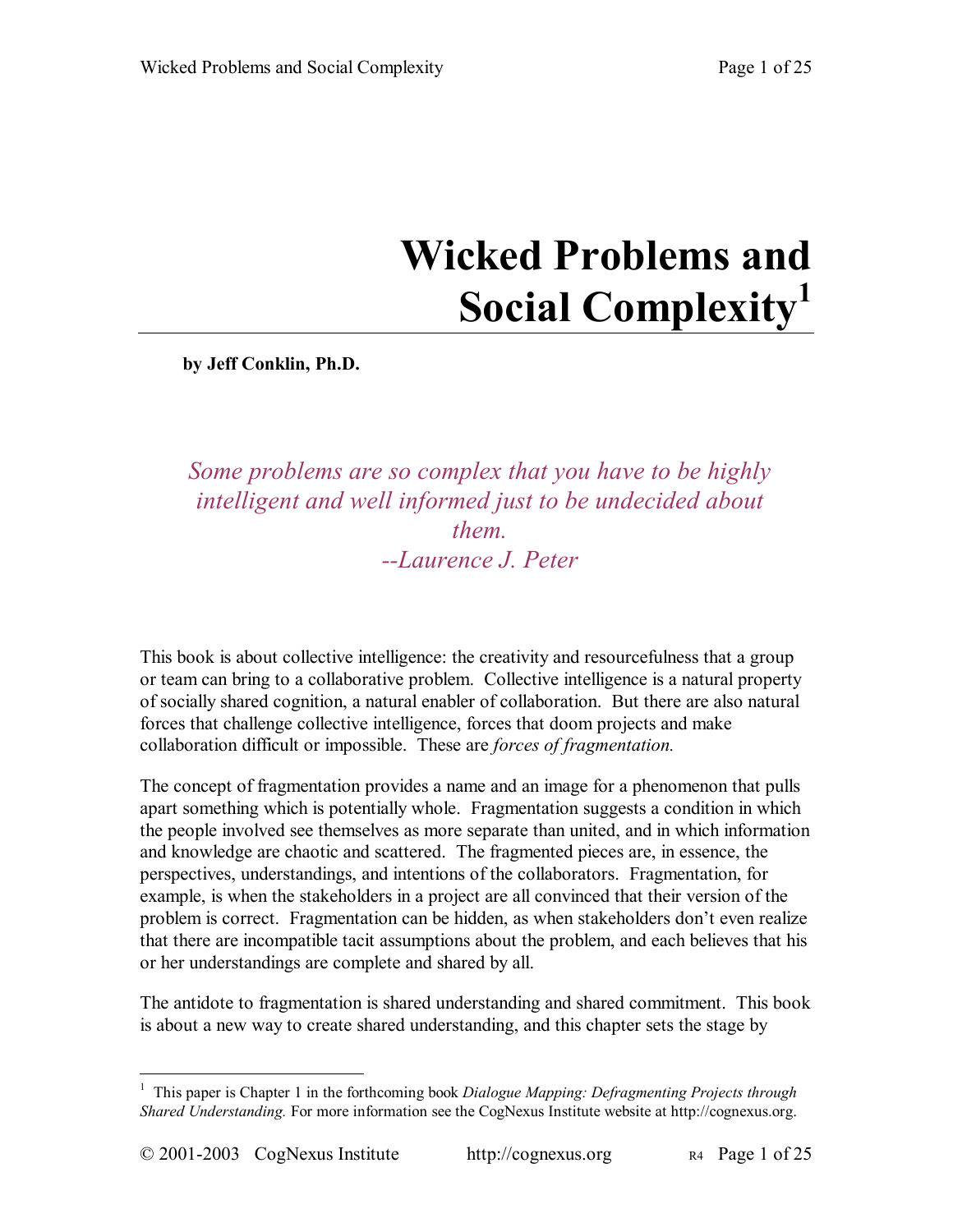exploring specific ways that the forces of fragmentation work in organizations and projects.



## **Fragmentation and Organizational Pain**

There is a subtle but pervasive kind of pain in our organizations. It is characterized by such frequently heard complaints as "How am I supposed to get my work done with all of these meetings?" and "We always have time to do it over again, but never time to do it right." It is a sense of futility of expecting things to be one way and repeatedly banging into a different reality. It is the dull ache of deja-vu when you are handed an impossible deadline or a vague assignment. It is the frustration of calling a meeting to make a decision and watching the meeting unravel into a battle between rival departments, or get lost in a thicket of confusion over the meaning of a technical term. It is the frustration of finally achieving a hard-won decision and then having it fall apart or get "pocket vetoed" because there wasn't really buy-in. It is the pain of fragmentation.

*I was working late one evening when the janitor came in to vacuum the office. I noticed that he was going back and forth over the same areas without appearing to get the lint up off the carpet. I smiled and shouted to him (the vacuum cleaner was a loud one) "It must be frustrating to have to use that vacuum cleaner." He looked at me with a sad smile and said "Not as frustrating as being told to go back and do it over!" It is that kind of pain, and it goes all the way up to the executive suite.* 

Part of the pain is a misunderstanding of the nature of the problems at hand. More precisely, the pain is caused by working on a special class of problems – *wicked problems* – with thinking, tools, and methods that are useful only for simpler ("tame") problems. Problem wickedness is a force of fragmentation. Most projects today have a significant wicked component. Wicked problems are so commonplace that the chaos and futility that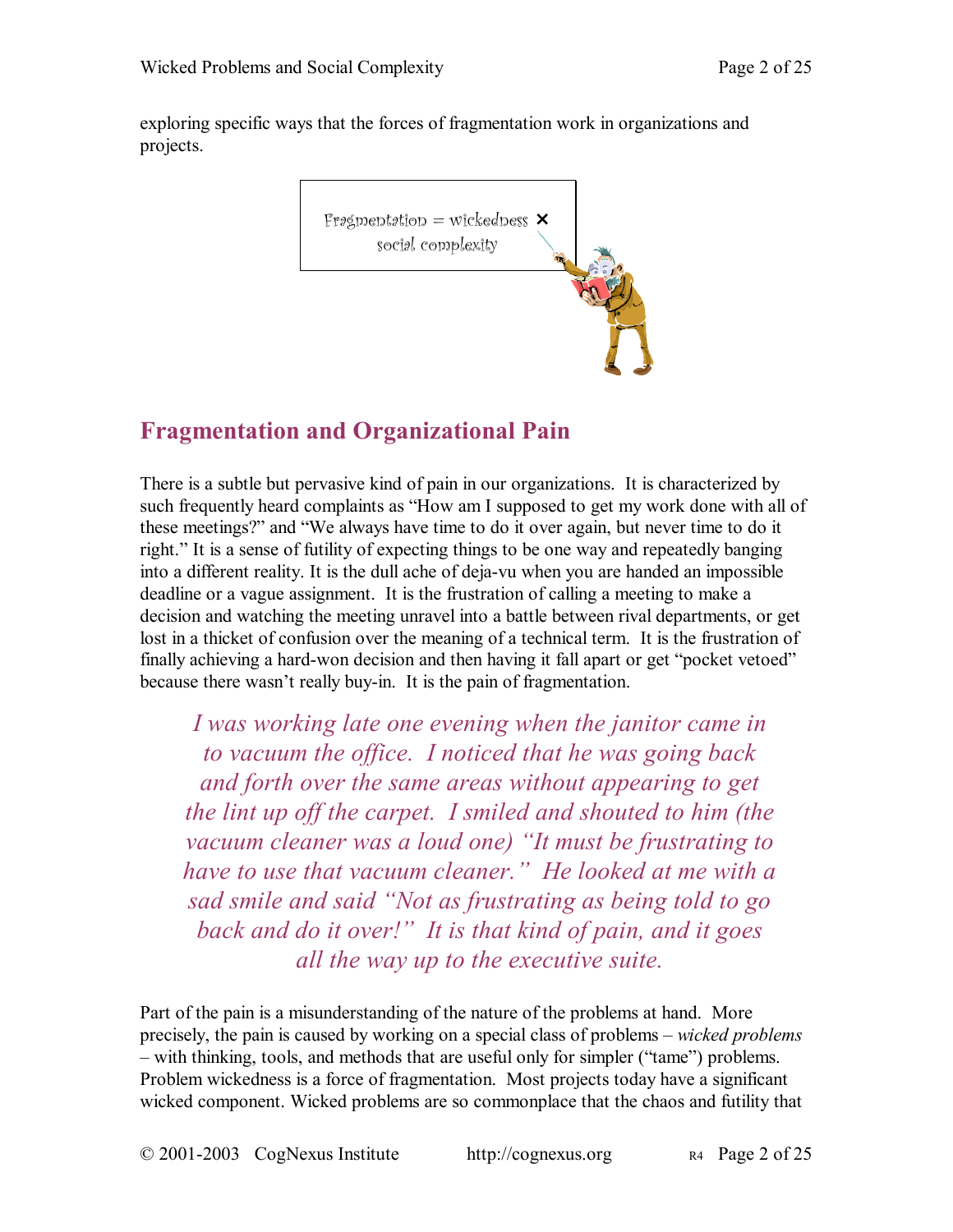usually attend them are accepted as inevitable. Failing to recognize the "wicked dynamics" in problems, we persist in applying inappropriate methods and tools to them.

Another force of fragmentation is *social complexity*, the number and diversity of players who are involved in a project. The more parties involved in a collaboration, the more socially complex. The more different those parties are, the more diverse, the more socially complex. The fragmenting force of social complexity can make effective communication very difficult. Social complexity requires new understandings, processes, and tools that are attuned to the fundamentally *social* and *conversational* nature of work.

For example, in a joint project involving several companies and government agencies, there was a prolonged struggle over the mission statement simply because of a terminology difference: each sponsoring agency had their own term for the core concept<sup>[2](#page-2-0)</sup>, and to pick one term meant disenfranchising one of the agencies. This is a very simple example of fragmentation of meaning.

Social complexity means that a project team works in a social network, a network of controllers and influencers including individual stakeholders, other project teams, and other organizations. These relationships, whether they are with direct stakeholders or those more peripherally involved, must be included in the project. For it is not whether the project team comes up with the right answer, but whose buy-in they have that really matters. To put it more starkly, without being included in the thinking and decisionmaking process, members of the social network may seek to undermine or even sabotage the project if their needs are not considered. Social complexity can be can be understood and used effectively, but it can be ignored only at great peril.

My janitor friend had an advantage over the rest of us in the organization because he could clearly see that his vacuum cleaner was not actually picking up the dirt. When we are working on wicked problems in a socially complex environment, it is much harder to notice that our tools are simply not "picking up the dirt."

As we enter the new millennium the forces of fragmentation appear to be increasing, and the increasing intensity of these forces causes more and more projects to flounder and fail. The bigger they are, the more intense the fragmenting forces, the more likely the projects are to fail.

Moreover, the situation is not that project teams are aware of fragmentation and are taking appropriate measures to deal with it – quite the opposite, most teams accept fragmentation as inevitable. Indeed, most people are unaware of some basic facts about novel and complex problems. Managers, in particular, seem to be unaware that linear processes are not effective with such problems.

<span id="page-2-0"></span><sup>&</sup>lt;sup>2</sup> The project concerned "unmanned aerial vehicles" (UAVs), also known as "remotely piloted aircraft" (RPAs).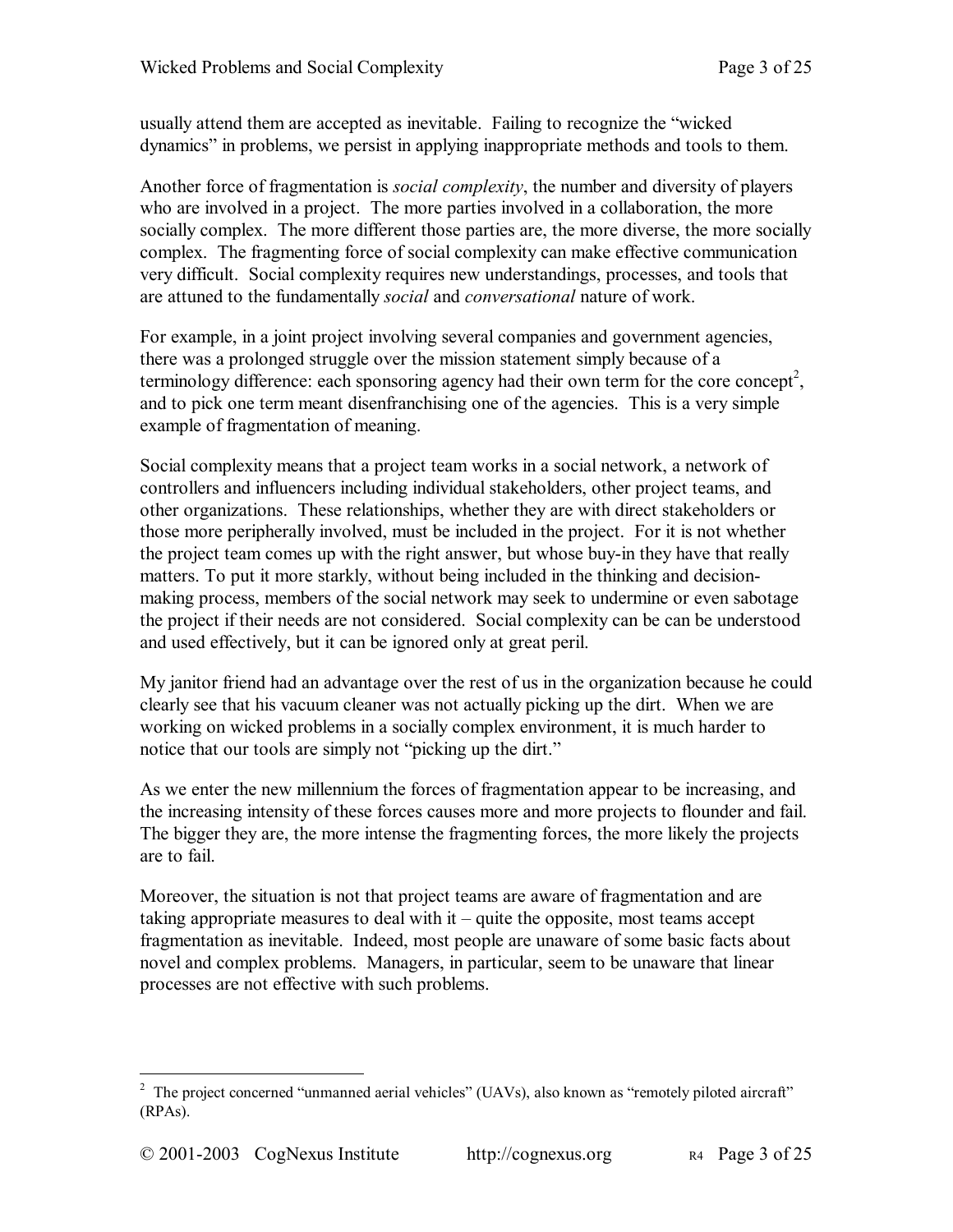## **Opportunity Driven Problem Solving**

A study in the 1980's at the Microelectronics and Computer Technology Corporation (MCC) looked into how people solve problems. The study focused on design, but the results apply to virtually any other kind of problem solving or decision-making activity – the kinds projects are fraught with.

A number of designers participated in an experiment in which the exercise was to design an elevator control system for an office building. All of the participants in the study were experienced and expert integrated circuit designers, but they had never worked on elevator systems before. Indeed, their only experience with elevator systems came from riding in elevators. Each participant was asked to think out loud while they worked on the problem. The sessions were videotaped and analyzed in great detail<sup>1</sup>.

The analysis showed, not surprisingly, that these designers worked simultaneously on *understanding the problem* and *formulating a solution*. They exhibited two ways of trying to *understand the problem*:

- efforts to understand the requirements for the system (from a one page problem statement they were given at the beginning of the session); and
- mental simulations (e.g. "Let's see, I'm on the second floor and the elevator is on the third floor and I push the 'Up' button. That's going to create this situation....").

On the solution side, their activities were classified into *high*, *medium*, and *low* levels of design, with high-level design being general ideas, and low being details at the implementation level. These levels are analogous to an architect's sketch, working drawings, and a detailed blueprint and materials list for a house.

Traditional thinking, cognitive studies, and the prevailing design methods all predicted that the best way to work on a problem like this was to follow an orderly and linear "top down" process, working from the problem to the solution. This logic is familiar to all of us. You begin by understanding the problem. This often includes gathering and analyzing "requirements" from customers or users. Once you have the problem specified and the requirements analyzed, you are ready to formulate a solution, and eventually to implement that solution. This is illustrated by the "waterfall" line in [Figure 1.](#page-4-0)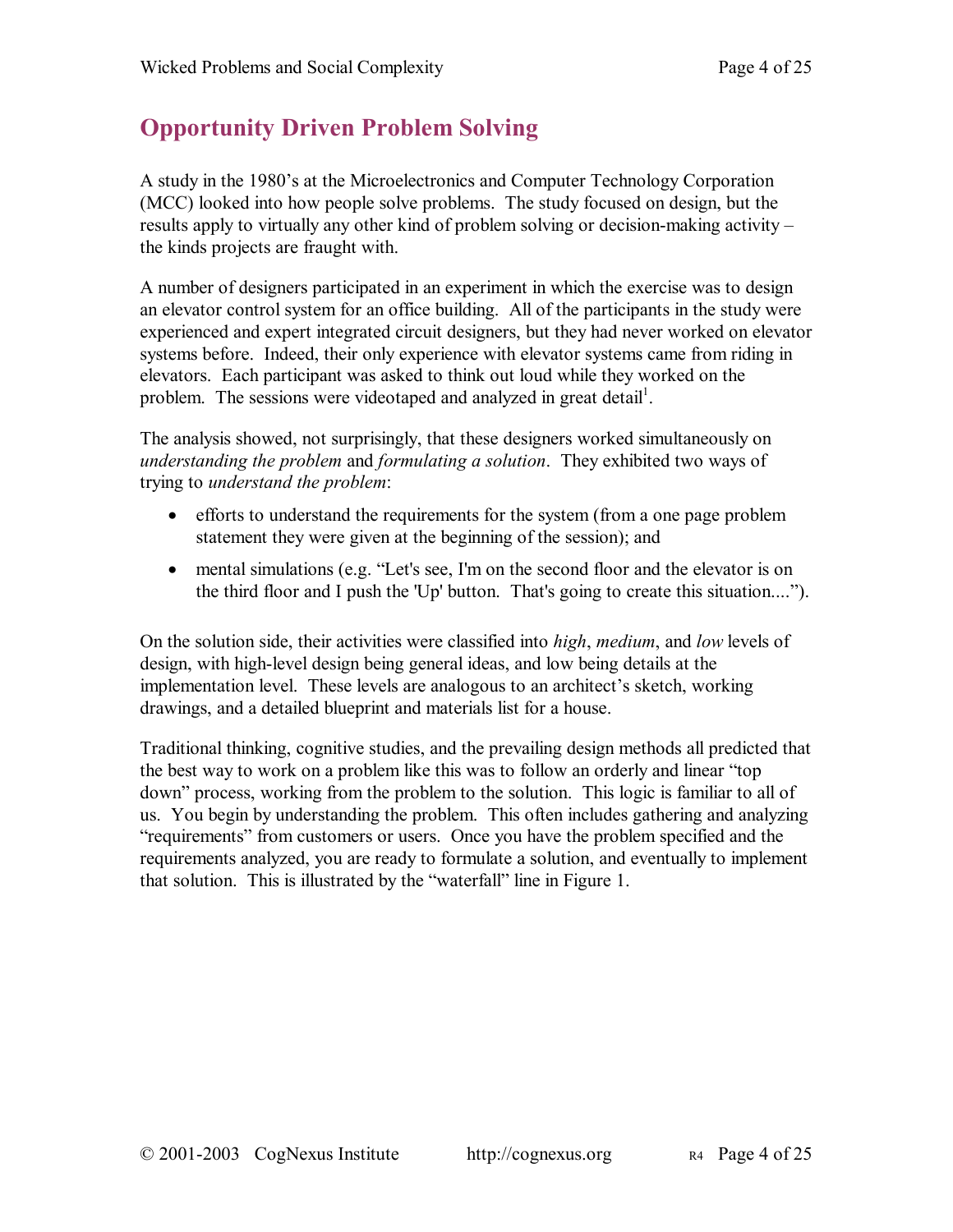<span id="page-4-0"></span>

**Figure 1: Traditional wisdom for solving complex problems: the "waterfall"**

This is the pattern of thinking that everyone attempts to follow when they are faced with a problem, and it is widely understood that the more complex the problem is, the more important it is to follow this orderly flow. If you work in a large organization, you will recognize this linear pattern as being enshrined in policy manuals, textbooks, internal standards for project management, and even the most advanced tools and methods being used and taught in the organization. In the software industry it is known as the "Waterfall model," because it suggests the image of a waterfall as the project "flows" down the steps towards completion.

However, the subjects in the elevator experiment did not follow a waterfall. They would start by trying to understand the problem, but they would immediately jump into formulating potential solutions. Then they would jump back up to refining their understanding of the problem. Rather than being orderly and linear, the line plotting the course of their thinking looks more like a seismograph for a major earthquake, as illustrated in [Figure 2.](#page-5-0) We will refer to this jagged-line pattern as *opportunity-driven [2](#page-24-1)* , because in each moment the designers are seeking the best opportunity for progress toward a solution.

These designers are not being irrational. They are not poorly trained or inexperienced. Their thought process was something like: "Let's see, idle elevators should return to the first floor, but then, you only need one elevator on the first floor, so the others could move to an even distribution among the floors. But the elevators need to be vacuumed regularly. I suppose we could add a switch that brought idle elevators down to the first floor. But then what happens in an emergency?" In other words, what is driving the flow of thought is some marvelous internal drive to make the most headway possible, regardless of where the headway happens, by making *opportunity-driven* leaps in the focus of attention. It is precisely because these expert designers are being creative and because they are learning rapidly that the trace of their thinking pattern is full of unpredictable leaps.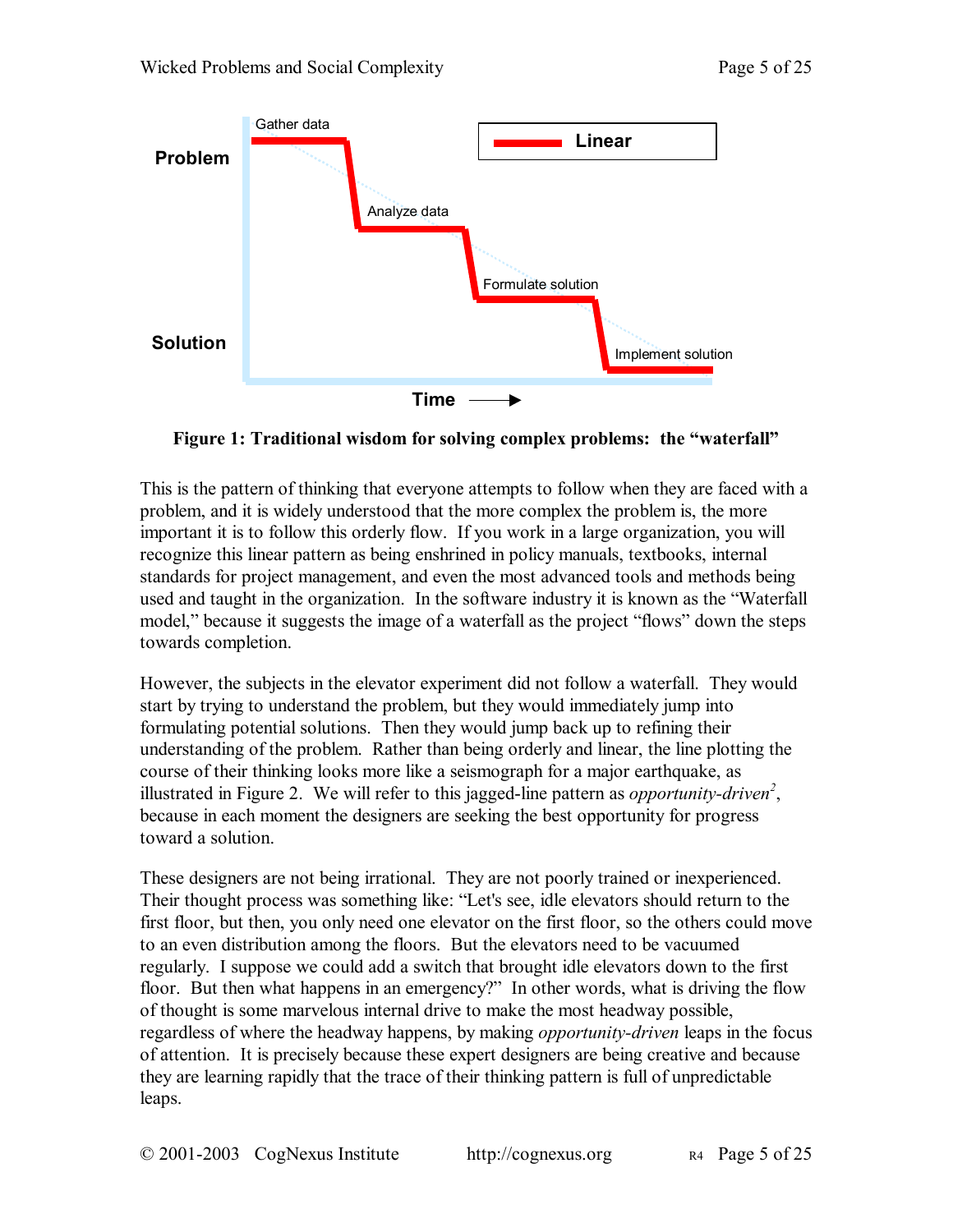In particular, the experiment showed that, faced with a novel and complex problem, human beings do not simply start by gathering and analyzing data about the problem. Cognition does not naturally form a pure and abstract understanding of "the problem." The subjects in the elevator experiment jumped immediately into thinking about what kind of processors to use in the elevator controller, and how to connect them, and how to deal with unexpected situations, such as if one processor failed. These are detailed solution elements.

These experienced designers illustrated that problem understanding can only come from creating possible solutions and considering how they might work. Indeed, the problem often can best be described in terms of solution elements. A requirement in the problem statement calling for "high reliability" was quickly translated into the idea of using a network of distributed processors – a high-level solution that drove the rest of the design process.

[Figure 2](#page-5-0) illustrates another striking observation: that problem understanding continues to evolve until the very end of the experiment. Even late in the experiments the designer subjects returned to problem understanding, the upper part of the graph. Our experience in observing individuals and groups working on design and planning problems is that, indeed, their understanding of the problem continues to evolve -- forever! Even well into the implementation of the design or plan, the understanding of the problem, the "real issue," is changing and growing.



<span id="page-5-0"></span>**Figure 2: Pattern of cognitive activity of one designer -- the "jagged" line** 

The natural pattern of problem solving behavior may appear chaotic on the surface, but it is the chaos of an earthquake or the breaking of an ocean wave – it reflects a deeper order in the cognitive process. The non-linear pattern of activity that expert designers go through gives us fresh insight into what is happening when we are working on a complex and novel problem. It reveals that the feeling that we are "wandering all over" is not a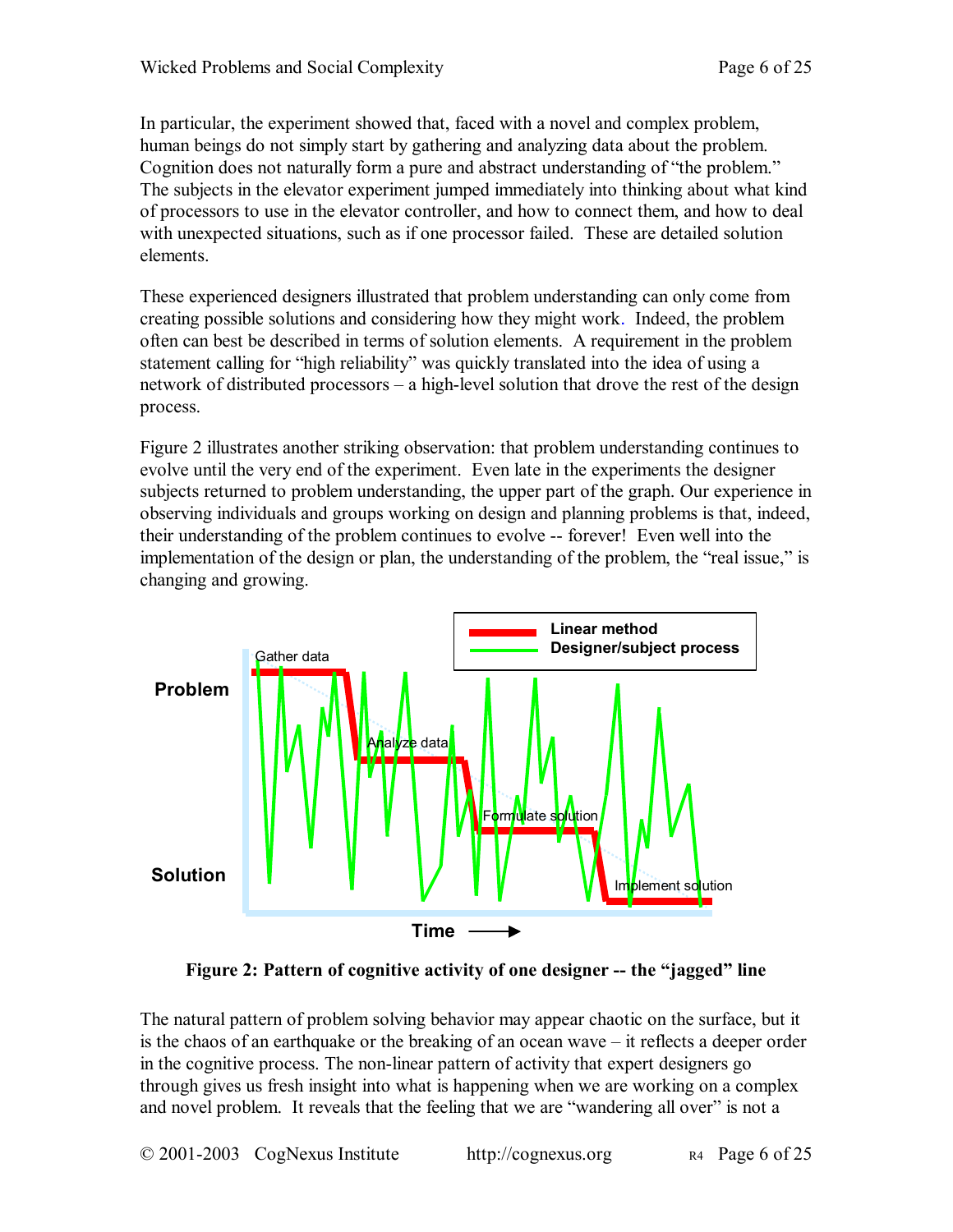mark of stupidity or lack of training. This non-linear process is not a defect, but rather the mark of an intelligent and creative learning process.

In fact, this non-linear pattern does not come as a surprise to most people. Anyone who has ever worked on a complex project has the intuition that this jagged line process is what is really going on. But the experiment is significant because it gives us a real picture of the process that people follow when they really think about novel problems, and it is not the orderly and linear process we have been taught is proper!

From another perspective, the jagged line of opportunity-driven problem solving is a picture of *learning*. The more novel the problem, the more the problem solving process involves learning about the *problem domain*. In this sense the waterfall is a picture of already knowing – you already know about the problem and its domain, you know about the right process and tools to solve it, and you know what a solution will look like. As much as we might wish it were otherwise, most projects in the knowledge economy operate much more in the realm of learning than already knowing. You still have experts, but it's no longer possible for them to guide the project down the linear waterfall process. In the current business environment, problem solving and learning are tightly intertwined, and the flow of this learning process is opportunity-driven.

Some readers might object to this claim. Perhaps most folks in their organization have a strong sense of certainty about what is going on, a sense of confidence and pride in their knowledge of their business, and a sense that the problems the business is confronted with are quite manageable using the methodical application of well known rules and linear process logic. First, let me say, "Congratulations!" Certainly not all of the modern economy is knowledge based, and there are many who still enjoy as sense of quiet confidence and control in their professional lives. This book is not for them.

If your organization is a professional or consulting services business, or if there is a large technology (read "internet") component to your organization's products or business process, then you are all too familiar with the roller coaster ride of opportunity-driven problem solving. There are many reasons for this state of affairs, but one of the most important is that *you are operating in the realm of a special kind of problem: the wicked problem.* Wicked problems are one of the fragmenting forces mentioned at the beginning of this chapter, and it essential to understand the properties of wicked problems in order to counter and manage their fragmenting impact on projects.

#### **Wicked Problems**

The man who coined the term "wicked problem," Horst Rittel, was also the inventor of the Issue-Based Information System (IBIS) structure upon which Dialog Mapping is based<sup>[3](#page-24-2)</sup>. Rittel and his colleagues perceived the limitations of the linear "systems" approach" of design and planning over 30 years ago, and their research provides a foundation for what Rittel termed a "second generation" of systems analysis methodology. Rittel invented IBIS because, as an urban planner and designer, he found traditional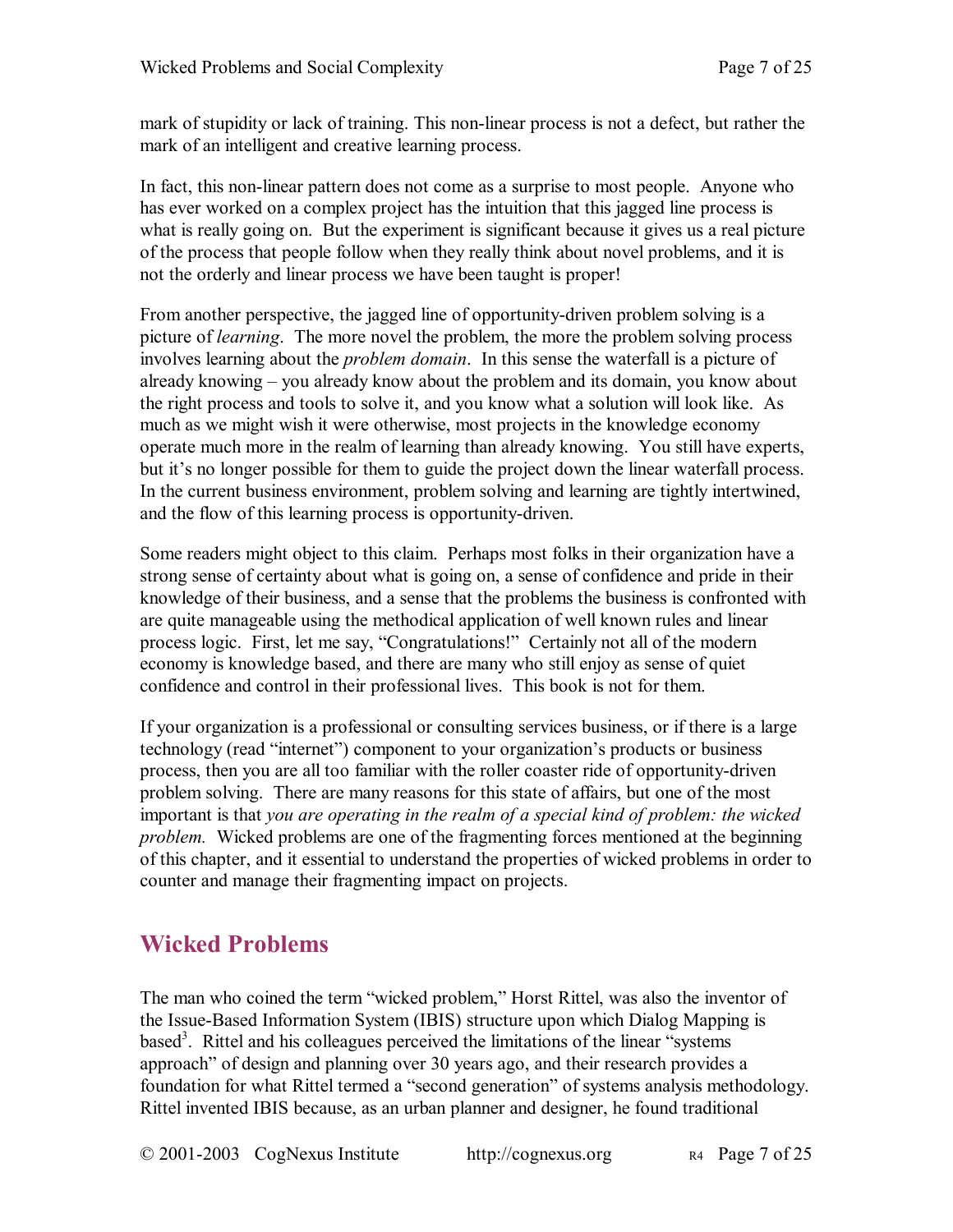planning methods inadequate for the ill-structured problems he encountered in city planning.

Rittel's genius shines especially bright when we consider his solution for wicked problems: IBIS, a structure for rational *dialogue* among a set of diverse stakeholders. This is a perspective that puts human relationships and social interactions at the center, a perspective that is only now coming into vogue as a key insight of post-modern thought.

As Rittel defined them<sup>4</sup>, wicked problems are distinguished by the following characteristics:

*1. You don't understand the problem until you have developed a solution.* 

Every solution that is offered exposes new aspects of the problem, requiring further adjustments of the potential solutions. Indeed, there is no definitive statement of "The Problem." The problem is ill structured, an evolving set of interlocking issues and constraints. Rittel said, "One cannot understand the problem with knowing about its context; one cannot meaningfully search for information without the orientation of a solution concept; one cannot first understand, then solve." Moreover, what "the Problem" is depends on who you ask – different stakeholders have different views about what the problem is and what constitutes an acceptable solution.<sup>[5](#page-24-3)</sup>

*2. Wicked problems have no stopping rule.* 

Since there is no definitive "The Problem", there is also no definitive "The Solution." The problem solving process ends when you run out of resources, such as time, money, or energy, not when some optimal or "final and correct" solution emerges. Herb Simon, Nobel laureate in economics, called this "satisficing" -- stopping when you have a solution that is "good enough" (Simon 1969)

3. *Solutions to wicked problems are not right or wrong*.

They are simply "better," "worse," "good enough," or "not good enough." With wicked problems, the determination of solution quality is not objective and cannot be derived from following a formula. Solutions are assessed in a social context in which "many parties are equally equipped, interested, and/or entitled to judge [them]," and these judgements are likely to vary widely and depend on the stakeholder's independent values and goals.

4. *Every wicked problem is essentially unique and novel.*

There are so many factors and conditions, all embedded in a dynamic social context, that no two wicked problems are alike, and the solutions to them will always be custom designed and fitted. Rittel: "The condition in a city constructing a subway may look similar to the conditions in San Francisco, say, … but differences in commuter habits or residential patterns may far outweigh similarities in subway layout, downtown layout, and the rest." Over time one acquires wisdom and experience about the approach to wicked problems, but one is always a beginner in the specifics of a new wicked problem.

5. *Every solution to a wicked problem is a "one-shot operation."*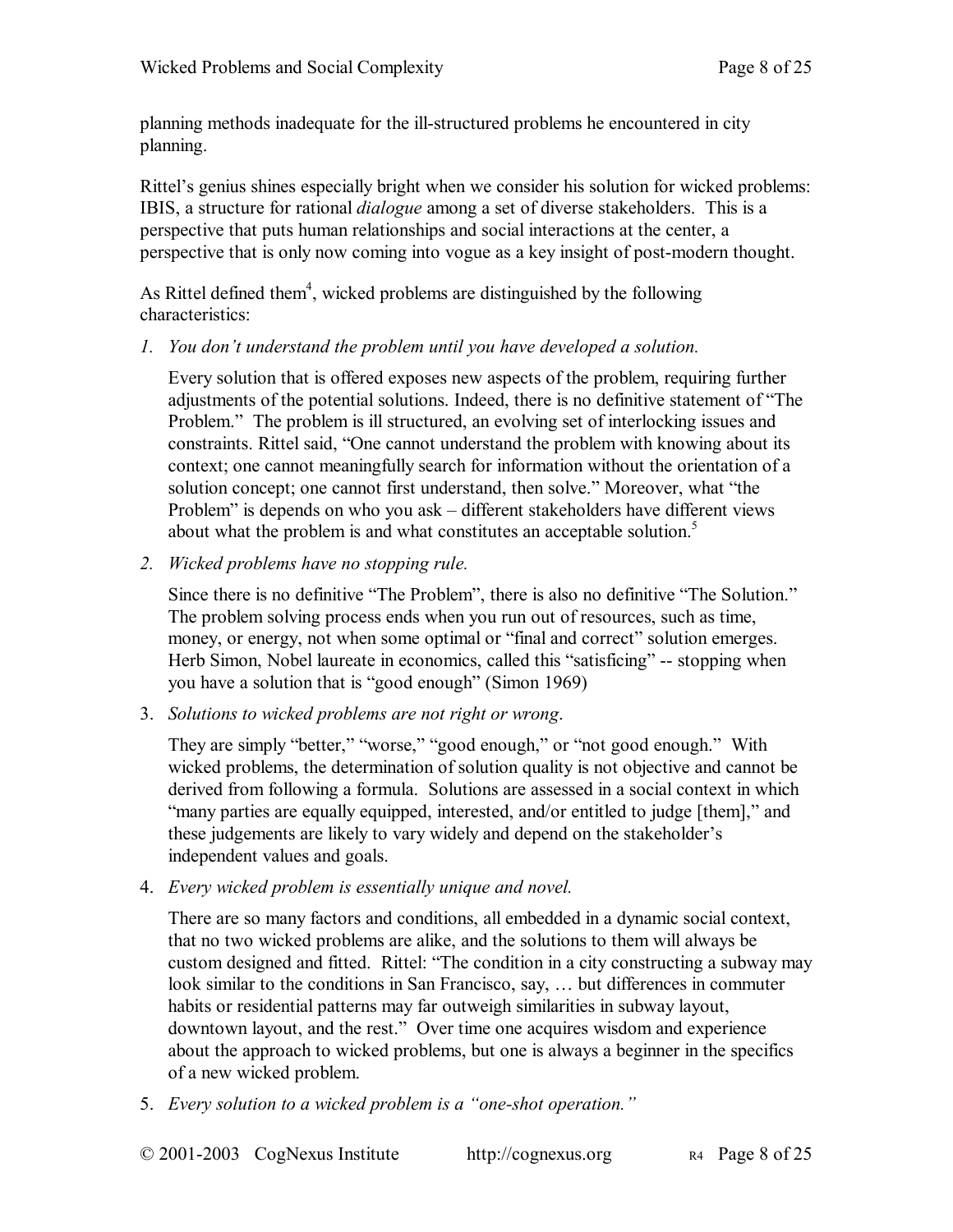Every attempt has consequences. As Rittel says, "One cannot build a freeway to see how it works." This is the "Catch 22" about wicked problems: you can't learn about the problem without trying solutions, but every solution you try is expensive and has lasting unintended consequences which are likely to spawn new wicked problems.

6. *Wicked problems have no given alternative solutions.*

There may be no solutions, or there may be a host of potential solutions that are devised, and another host that are never even thought of. Thus, it is a matter of *creativity* to devise potential solutions, and a matter of *judgement* to determine which are valid, which should be pursued and implemented.

These are criteria are more descriptive than definitional. The point is not so much to be able to determine if a given problem is wicked or not as to have a sense of what contributes to the "wickedness" of a problem.

Here are a few examples of wicked problems:

- Whether to route the highway through our city or around it?
- How to deal with crime and violence in our schools?
- What to do when oil resources run out?
- What should our mission statement be?
- What features should be in our new product?

While many of the problems that we will look at in this chapter are problems that occur in organizations, the above list should make it clear that many of the social problems that we face in our communities are also "wicked problems".

# **Wicked Problem Example: A New Car Design**

Let's consider a potentially wicked problem in the design of a new car. Let's imagine a project team that has formed around a new assignment: the Marketing department is asking for a design that emphasizes side-impact safety – they want to promote a new "safe car" to compete with Volvo. That is the problem to be solved, that is the work of the project. There is a deadline and a budget and a senior executive that the project reports to.

Now consider the criteria for a wicked problem again:

*1. You don't understand the problem until you have developed a solution.* 

One approach to making a safer car would be to add structural support in the doors to make the car safer from side impact. It turns out that the additional door structure doubles the cost of the door, makes the doors heavier and harder to open and close,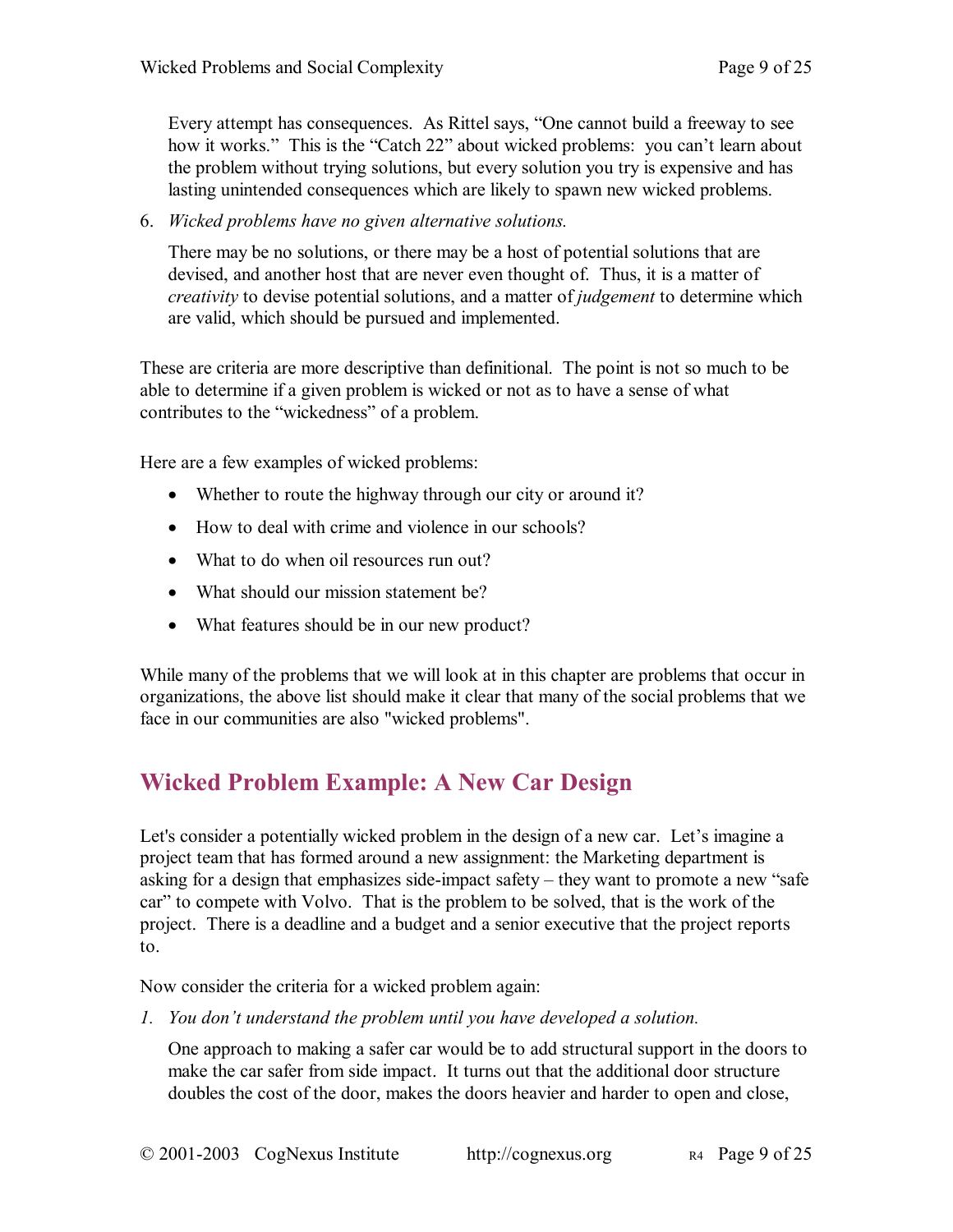changes the fuel mileage and ride, and requires an adjustment to the suspension and braking systems. Making the doors stronger leads into other design problems, but also bounces back into marketing problems such as "What should the price be?", "How much do people really care about side impact survivability?", "What do customers really want in a car?" All of these problems interact with each other. And at the senior executive level, the real question is "Should we continue this project to produce this new car?"

*2. Wicked problems have no stopping rule.* 

When does the car become "safe"? There is no natural stopping point in working out the tradeoffs among safety, performance, appearance, and cost. At some point, the design team will be forced to make a decision. If it were not for project deadlines, the team would swirl indefinitely in "analysis paralysis".

*3. Solutions to wicked problems are not right or wrong.* 

No amount of study, laboratory experiments, or market surveys will establish that that project team's solution is "correct." Ironically, when the car gets produced, there will be reviews pointing out that the doors are heavy and difficult to open when parking on a hill, mixed with law suits from people who were injured in side-impact accidents despite the stronger doors.

*4. Every wicked problem is essentially unique and novel.* 

Even if the project team has several successful car designs under its belt, the "safe door" problem is essentially unique and novel, because of the configuration of issues and stakeholders. First, a recent study by a consumer safety organization suggests that side impact injuries would be reduced by side air bags, which are not a part of the design. Second, a side-impact injury lawsuit has been filed against the company – if the new design is announced now, it may look like an acknowledgement of prior unsafe designs. Moreover, federal legislation is emerging that may put legal constraints on the strength of the doors. The design of safer doors is not merely a technical problem: it is a political and PR problem as well.

*5. Every solution to a wicked problem is a "one-shot operation".* 

The creation of a safer car is a one-shot operation. When the new safer car finally reaches the market, it may be a flop, or it may change the safety standards for the whole industry. The design team can build prototypes of the car and test them, but there is no way to anticipate the unintended consequences of producing and selling the new vehicle.

*6. Wicked problems have no given alternative solutions.* 

The safe door problem does not have a few discrete possible solutions from which to choose. There is an immense space of options in terms of structural reinforcement, materials, cushioning, window design, hinge placement, and how the door latches and opens. The design team cannot select from a few options – it must collectively exercise creativity and judgement about an elegant resolution of all of the design priorities.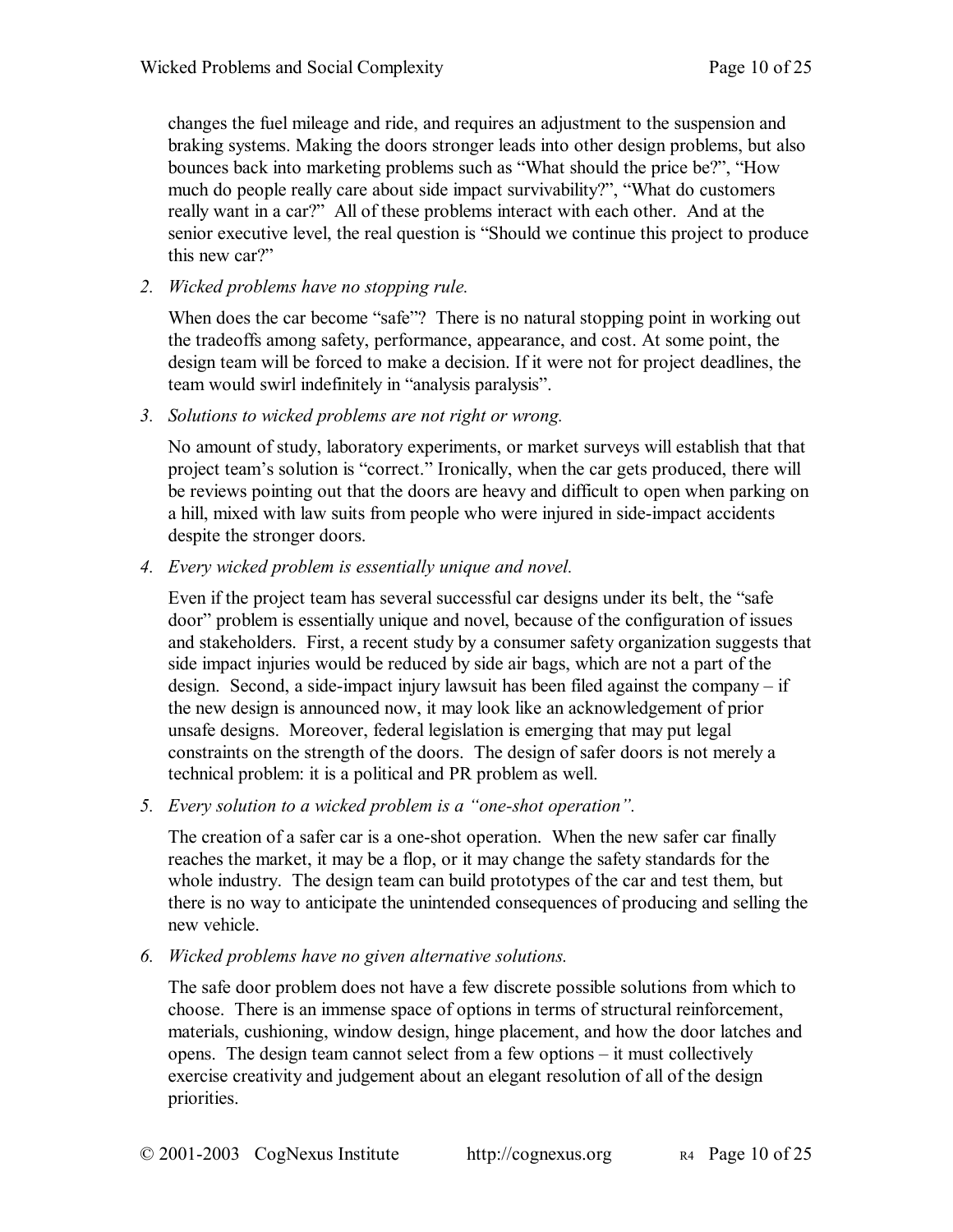The design of a new "safe car" is an example of a wicked problem. It cannot be solved by engineers alone, nor is there any way of determining that any given solution is "correct" or even optimal. It all depends on where you stand.

# **Coping with Wicked Problems**

Not all problems are wicked. In contrast, a *"tame problem"* is one for which the traditional linear process is sufficient to produce a workable solution in an acceptable time frame. A tame problem:

- 1. has a well-defined and stable problem statement,
- 2. has a definite stopping point, i.e. when the solution is reached,
- 3. has a solution which can be objectively evaluated as right or wrong,
- 4. belongs to a class of similar problems which are all solved in the same similar way,
- 5. has solutions which can be easily tried and abandoned,
- 6. comes with a limited set of alternative solutions.

Finding the square root of 7358 is a tame problem, as is finding the shortest route from A to B on a map. Repairing a computer, raising \$10,000, and selecting a new doctor when you move to a new city are all tame, if complex and difficult, problems. Tame does not mean simple – a tame problem can be very technically complex.

A problem doesn't have to possess all six characteristics in order to be wicked. Putting a man on the moon was a problem with a lot of wickedness, for example, but also with some tame elements. There were certainly some wicked sub-problems. But notice that the main problem statement, putting a man on the moon and returning him safely, did not change over time (criterion 1). There was a definite "stopping point" at which we could say we had solved that problem (criterion 2). And the solution could be clearly evaluated as having succeeded or failed (criterion 3). It may be convenient to describe a problem as wicked or tame, but it's not binary – most problems have degrees of wickedness.

You also can't tell from the outside if a problem is going to be wicked. Like the safe car design example, many problems appear tame on the surface, but are indeed wicked once you get into them.

There seems to be a natural inclination to see problems as tame, and to avoid the wicked ones. Who wants to take on a problem that, by definition, can't be solved!?

The first step in coping with a wicked problem is to recognize its nature. There is a tendency to treat all problems as tame, perhaps because tame problems are easier to solve,

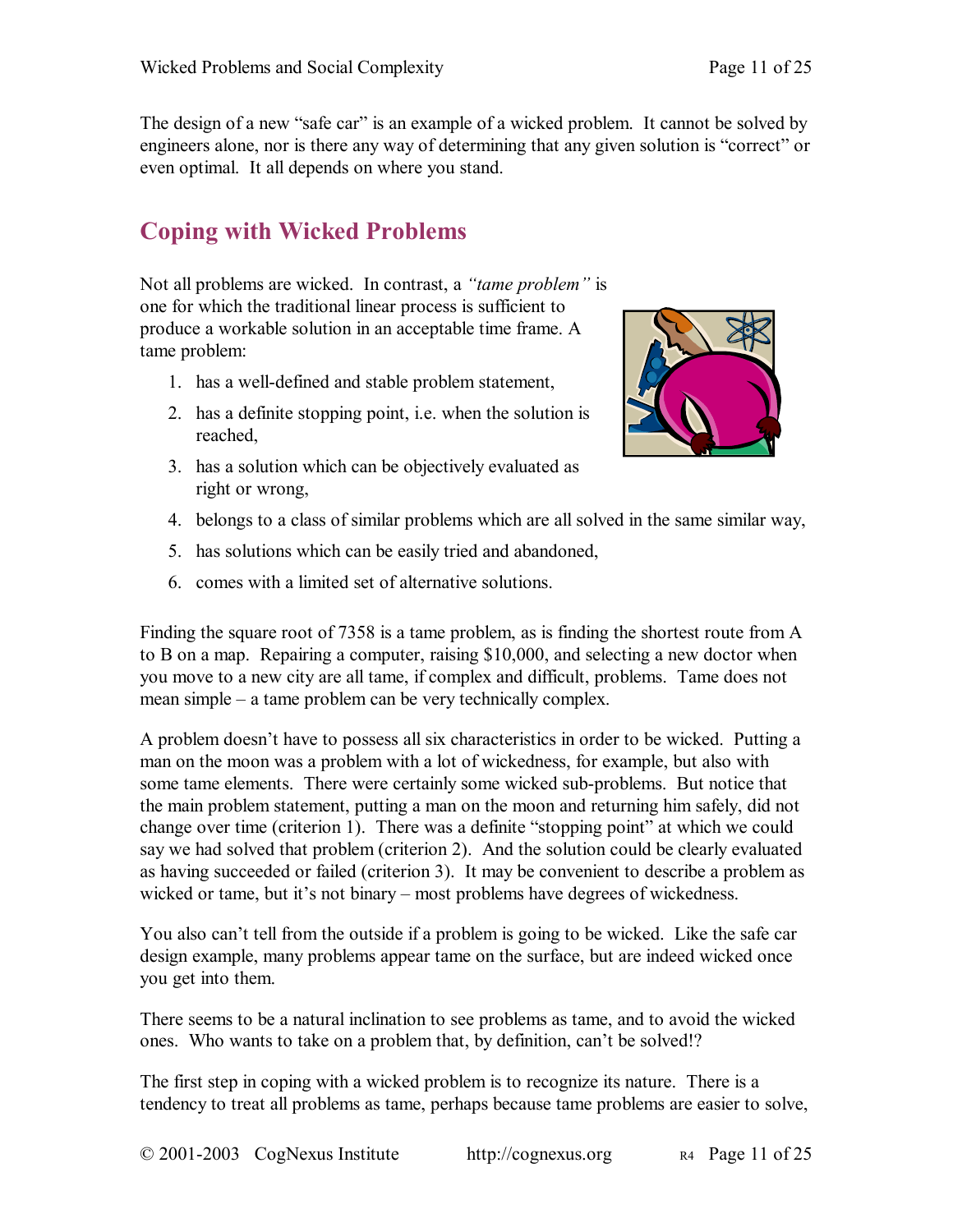reinforced by the lack of understanding about wicked problem dynamics and the tools and approach they require. There is a psychological dimension here  $-$  a shift from denial to acceptance.

The command and control paradigm of management reinforces blindness about the true nature of the problem. Inherent in this paradigm is the idea that a person in charge gives the solution (the right solution, the only solution) to other people, who are in charge of implementing it. To function in such a hierarchy often means to collude in systematic denial of the complex and ill-structured dynamics of wicked problems, a phenomenon dubbed "skilled incompetence" by Chris Argyris (e.g. Argyris and Schön 1996).

As a result, there are two common organizational coping mechanisms that are routinely applied to wicked problems: *studying* the problem, and *taming* it.

While **studying** a novel and complex problem is natural and important, it is an approach that will run out of gas quickly if the problem is wicked. Pure study amounts to procrastination, because little can be learned about a wicked problem by objective data gathering and analysis. Wicked problems demand an opportunity-driven approach; they require making decisions, doing experiments, launching pilot programs, testing prototypes, and so on. Study alone leads to more study, and results in the condition known as "analysis paralysis," a Catch 22 in which we can't take action until we have more information, but we can't get more information until someone takes action. One corporation I worked with, struggling to decide between two very different strategic paths for the future, studied and discussed the two options so for so long that, by the time they had decided and implemented their choice, the chosen option was no longer viable.

**Taming** a wicked problem is a very natural and common way of coping with it. Instead of dealing with the full wickedness of the problem, one simplifies it in various ways to make it more manageable – to make it solvable! There are (at least) six ways to tame wicked problems, corresponding to the six criteria for wickedness:

- 1. Lock down the problem definition. Develop a description of a related problem or a sub-problem that you *can* solve, and declare that to be the problem. Resist all efforts to expand or modify the problem definition. For example, if the problem is how to reduce violence in schools, you could focus on the much more tractable problem of how to install metal detectors in all school entrances. As another example, in the software field, one learns to "freeze the requirements" as a way to lock down the problem $6$ .
- 2. Assert that the problem is solved. Since a wicked problem has no definitive solution, the whole point of attempting to tame it is so that a solution can be reached. Usually this step requires locking the problem down (see point 1), though it is possible to simply assert that the problem is "solved" without clarity about what the problem was. Such assertions, however, generally require considerable authority to appear successful, such as in an autocratic organization or a dictatorship. As an example illustrates, one way of dealing with a United Nations resolution demanding that you destroy all weapons of mass destruction in your country is to simply assert that you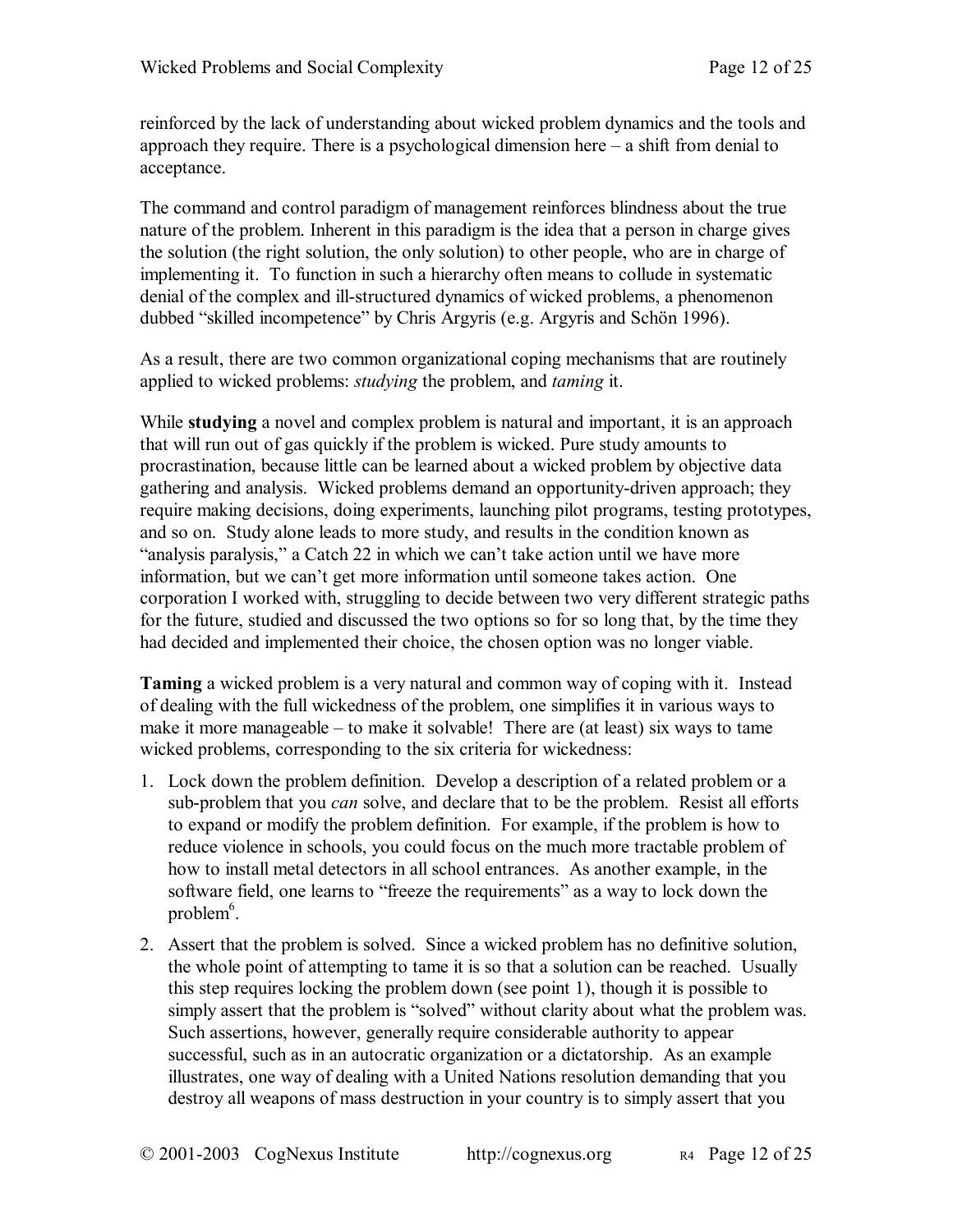have done so. It should be clear that this approach to taming a problem depends critically on the evidence that you offer that the problem is solved.

- 3. Specify objective parameters by which to measure the solution's success. This is the measurement approach. For example, to find out if we have solved the problem of school violence, we might count the number of deaths and injuries on school property – if this measure drops to zero, then we have solved the problem. This taming approach amounts to locking the problem down (point 1), however, because what is measured becomes, officially and by definition, the problem. Whatever is not measured is then free to absorb the real problem. With intense enough focus, we might reduce the number of violent incidents on the school grounds to zero … problem solved! … but overlook new problems that had been created, such as a sharp rise in violent incidents just off of the school grounds.
- 4. Cast the problem as "just like" a previous problem that has been solved. Ignore or filter out evidence that complicates the picture. Refer to the previous solution of the related problem: "It's just like that problem. Just do the same thing again." For example, there is a saying in military circles that "we always fight the last war," meaning the tendency to assume that the enemy will behave as he did in the last war.
- 5. Give up on trying to get a good solution to the problem. Just follow orders, do your job, and try not to get in trouble. Maybe the organization will fix the serious problems in the current solution in a revised version or release next year.
- 6. Declare that there are just a few possible solutions, and focus on selecting from among these options. A specific way to do this is to frame the problem in "either/or" terms, e.g. "Should we attack Iraq or let the terrorists take over the world?"

Different people prefer different coping mechanisms – some would rather study the problem until they really understand it, others, impatient with sitting around, would rather tame the problem to something manageable and jump into action.

However, attempting to tame a wicked problem, while appealing in the short run, fails in the long run. The wicked problem simply reasserts itself, perhaps in a different guise, as if nothing had been done. Or, worse, sometimes the tame solution exacerbates the problem.

# **Social Complexity**

At the beginning of the chapter we asserted that the two most intensely fragmenting forces impacting projects today are wicked problems and social complexity<sup>7</sup>. These forces tend to co-occur. Can a socially complex group have a tame problem? Probably so. Can an individual have a wicked problem? Certainly. Yet the concepts are distinct: while wickedness is a property of the problem/solution space and the cognitive dynamics of exploring that space, social complexity is a property of the social network that is engaging with the problem.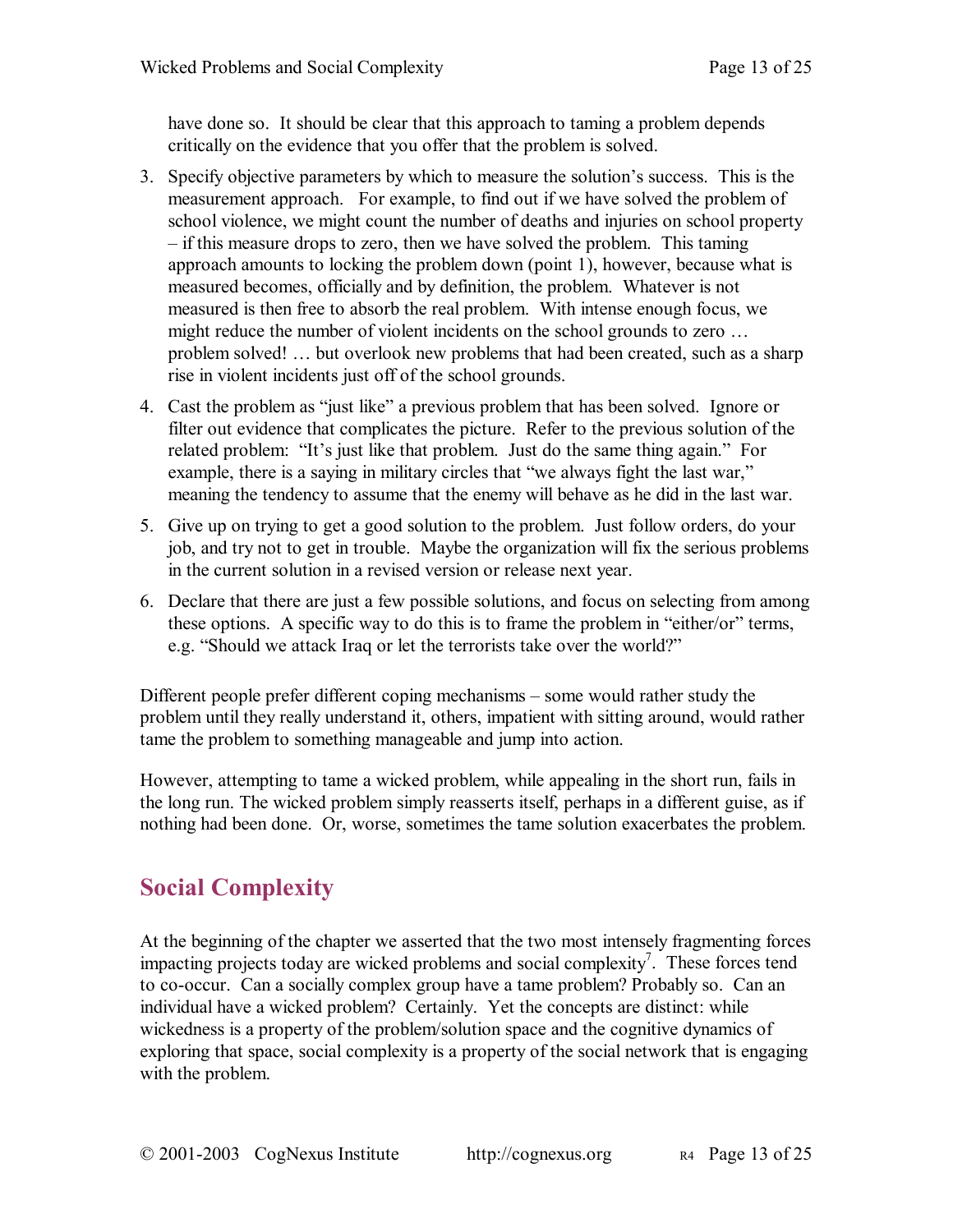Social complexity is a function of the number and diversity of players who are involved in a project. The more parties involved in a collaboration, the more socially complex it is. The more different those parties are, the more socially complex.<sup>[8](#page-24-6)</sup>

Projects and problem solving have always been social in nature. Project success has always depended on collaborative skills and collective intelligence. But in earlier times of greater social homogeneity, the collaborative skills picked up on the playground were sufficient. The rules of engagement of family dynamics held in project meetings, and hierarchical authority could always be used to sort out the hardest parts. Now, in the "knowledge workforce", more democratic models of decision-making are being used. Also, women have a far stronger role, often playing leadership roles. Minorities and foreign nationals are almost always present on the team. The old assumption that "we all pretty much think and act the same way" just doesn't hold any more. In addition, organizations are flattening, opening up, and moving toward increased workplace democracy. More disciplines, departments, and dogmas are represented on the typical project team.

The jagged line graph from the MCC elevator study can help us visualize the impact of social complexity on a project. Imagine adding a second designer, represented by the dotted orange line in [Figure 3,](#page-13-0) to help solve the elevator design problem.



<span id="page-13-0"></span>**Figure 3: A wicked project with a second designer working on the problem**

Notice that the second designer, like the first designer, goes through an opportunity-driven process between the problem and solution spaces, but the new designer's thinking process is quite different in the particulars from the first designer's. Since she has a different background and training, the pattern of her cognitive flow will also differ.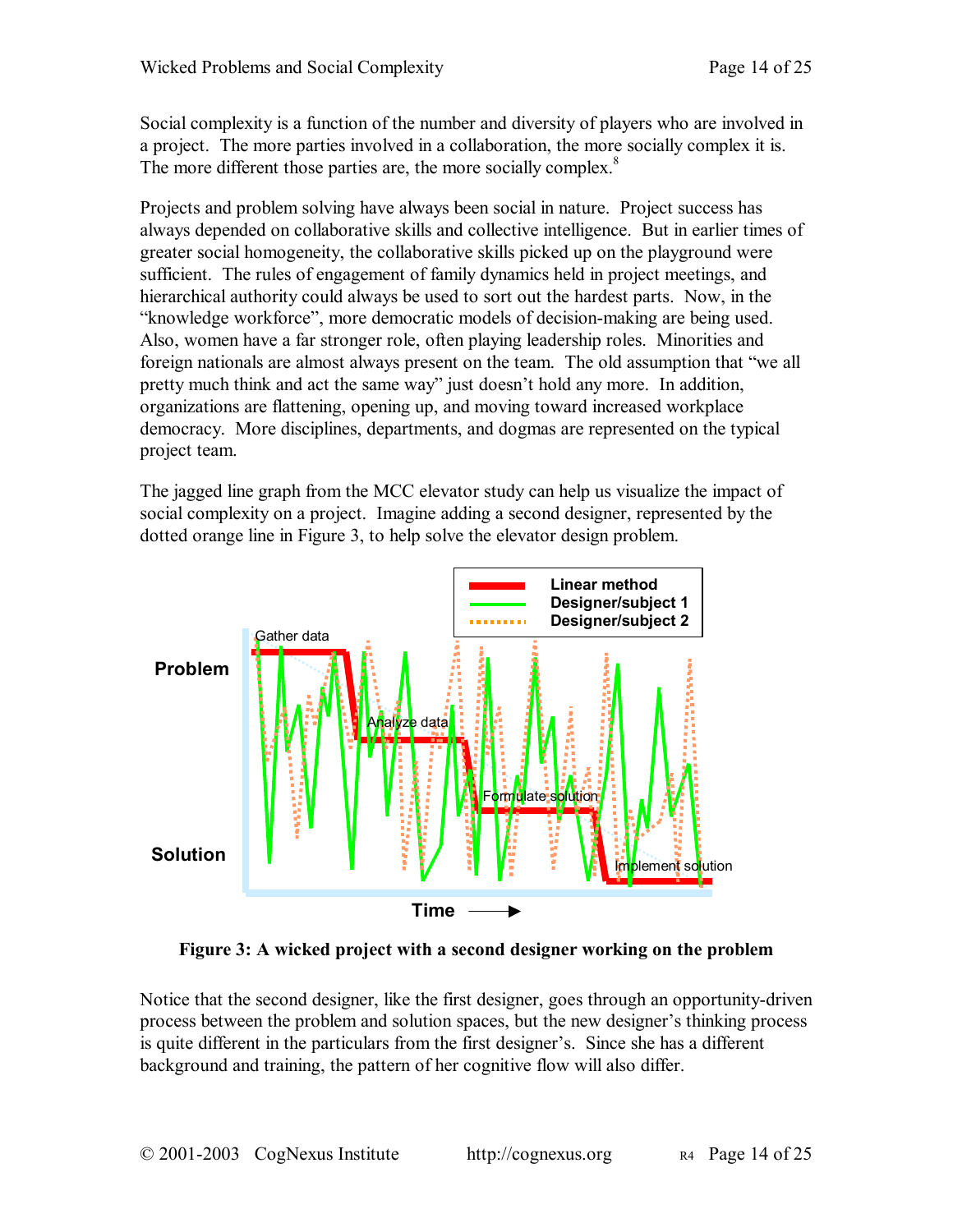Let's imagine you are the project leader. You are the one who is responsible for the project being on time, in budget, and meeting all of its requirements. Even if you understand that the process is going to be opportunity-driven, you must still make plans, create schedules, allocate resources, and commit to milestones. You can't "plan" for the process to be opportunity-driven! Thus, in effect, you are officially in charge of keeping the project on the waterfall line.

Now let's consider two project team meetings, occurring at different points along the time line. At meeting A in [Figure 4,](#page-14-0) you are a happy project leader because everyone is in synch, focused on the same activity, analyzing the requirements just like it says in "the book." Your prospects for bringing your project in on time and in budget look good.



<span id="page-14-0"></span>**Figure 4: Two team meetings, A and B, during the project.**

Some time later, at meeting B in [Figure 4,](#page-14-0) the team has finished up with the data analysis and is now in the next phase, high-level design. But there are signs of trouble. Designer 2 looks tired but radiant. He says, "I was driving home last night and I had an idea. I stayed up all night programming, and … you won't believe this, but … I put together a program that does the whole thing. Sure, it still needs a little work, but, hey, we're practically done! Way ahead of schedule! I can't wait to show it to you!" In his personal opportunity-driven process, he has made a major leap, all the way to bottom of the chart, to the final solution.

There is a long pause. Designer 1 also looks tired, but not so radiant. Holding up the long-finished requirements document she says, "Sorry, we're not even *close* to done. I was with the client yesterday, and it turns out that there is a transaction that the system needs to handle that they never even told us about. They said it didn't have anything to do with our system. But it turns out it has a *lot* to do with our system. We've got to back to square one and start over!"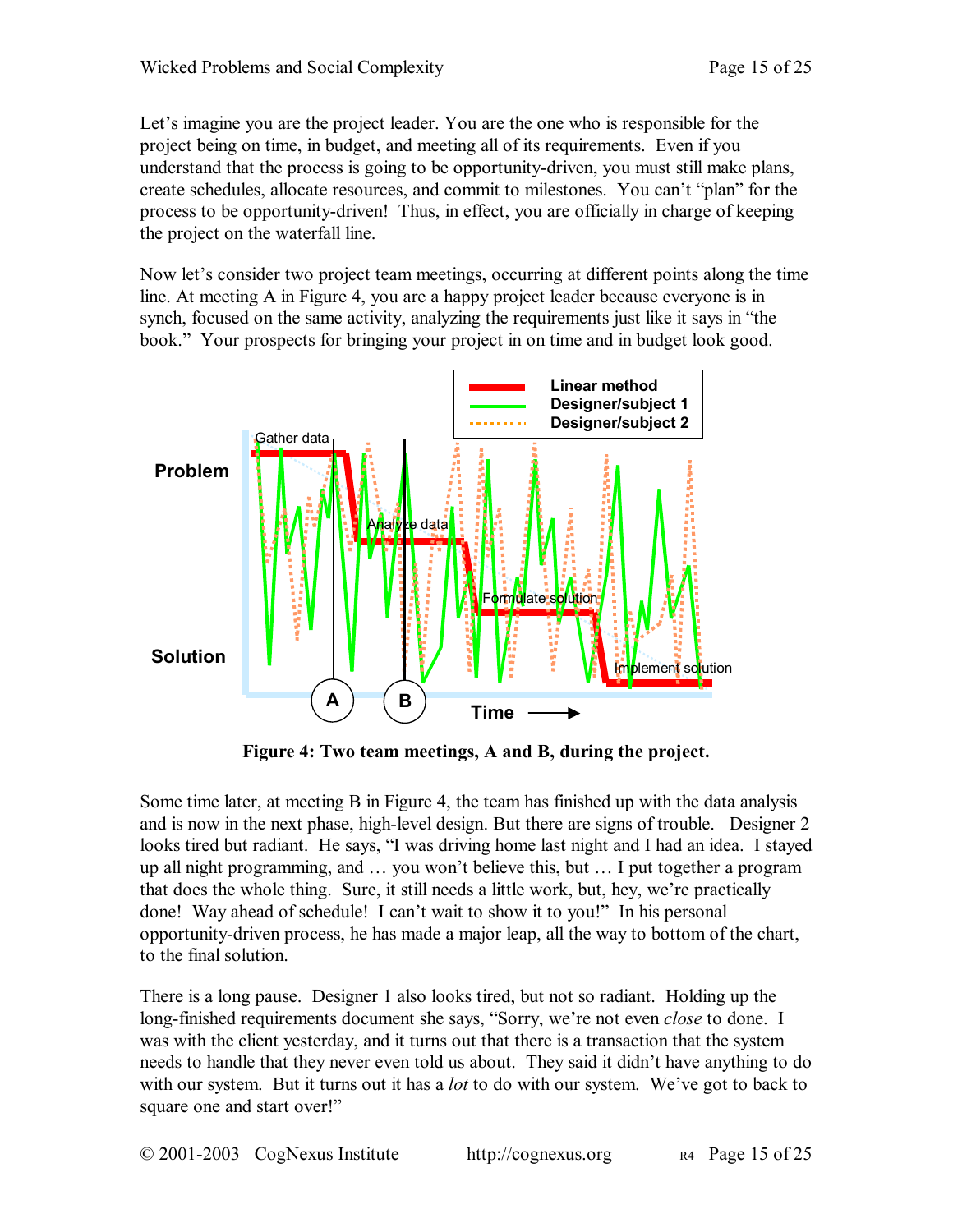Neither of these key players is where you need them to be, according to the linear plan you created at the beginning of the project. You can feel chaos rising and control slipping away. You desperately plead with them to refocus on the high-level design, because, according to the calendar, that's where the project needs to be.

Perhaps you turn to the first designer and say something like "That's a good idea, Henry – but we really need to finish the high-level design. Can you hang on to that code for a while?" Turning to the other designer, you beg, "Look Sally, we already have gotten those requirements signed off. We can't go back. We'll just have to take care of that new transaction in the next release of the system."

This scenario exemplifies a tiny slice of the tension that is inherently part of working in a socially complex environment. Despite the most carefully thought out plans, wicked problem dynamics and the different jobs and orientations of the two fragment the project team and its process. The above scenario is mild – there are only three stakeholders involved in the project. As projects grow in size and organizations grow flatter, social complexity increases. Large projects typically have dozens of stakeholders, representing the project team, other departments, and other organizations. And not only does each one have their own "jagged line," they are likely to have different ideas about what the real issues are, and what the criteria for success are.

Consider the safe car design team. Bob, from Marketing, has been conducting studies and focus groups that indicate a lot of interest in cars that are safer in a collision. He is concerned with how to package a new "safe car" in a way that is positive, sexy, and upbeat. Christine, from Engineering, is very concerned about making the doors too heavy, but she has worked on structural integrity in the past and is excited about new technologies that, while expensive, could make the doors both stronger and lighter. Harry, the representative from the Management Team, sees the big issue as cost – top management is pushing affordability and value as the new strategy to increase sales. Alan, from IT, has a mandate from his management to get this team to use the new CAD (Computer Aided Design) system on this project. There are team members who represent Regulatory Affairs, Finance, Graphic Design, Power Train, and Quality Assurance, as well as team members from several major suppliers, including electronics and interior materials.

Each player has their own individual experience, personality type, and style of thinking and learning. Each player adds a new jagged line to the graph. The individual diversity among these players will make collective intelligence a challenge, and will make consensus virtually impossible to achieve.

But social complexity doesn't stop with individual diversity – each of these players comes from a different *discipline*, with its own specialized language and culture. When Bob is among his colleagues in Marketing, they share common knowledge, a common set of concerns, and shared ways of thinking about and dealing with those concerns. However, when Bob tries to talk to Christine, from Engineering, he finds that she has little knowledge of basic marketing concepts, and seems to be uninterested in them. It's as if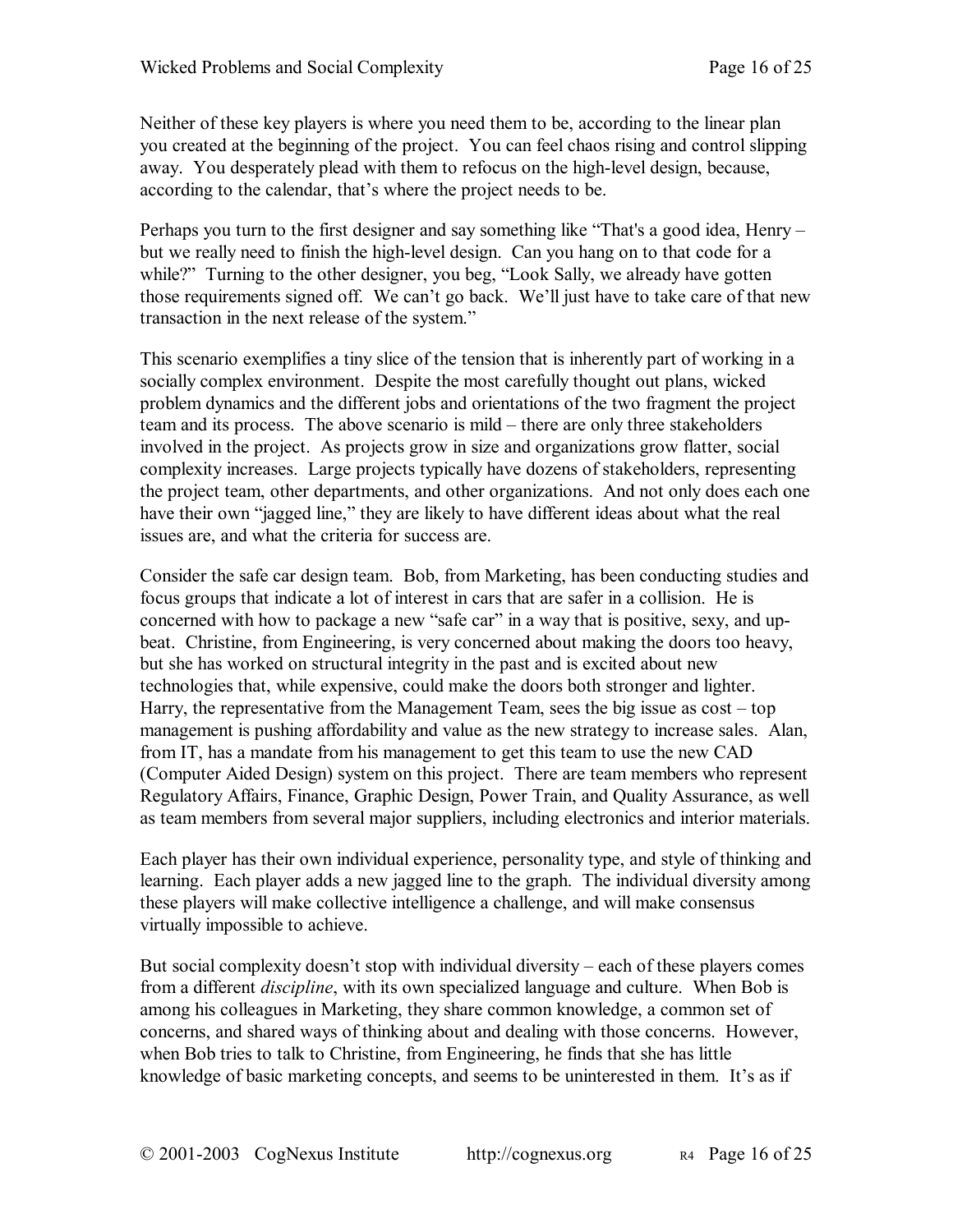she were from a different country, speaking a different language. Thus, achieving shared meaning and shared context is especially difficult.

Moreover, social complexity goes beyond individual diversity and diversity among disciplines. The real corker is that these players represent different *organizations*. Each organization has it's own function and charter, it's own goals, and is managed by its own executive director. These organizations often have divergent goals. Marketing is trying to make its sales numbers, while Engineering is trying to win the Baldridge quality award. When the members of a project team come together to collaborate, they represent not only themselves but also their respective management chain in the hierarchy. Ideally, everyone in the organization is committed to the same thing, but operationally goals and agendas can be quite fragmented.

Thus, social complexity makes wicked problems even more wicked, raising the bar of collaborative success higher than ever.

For example, the main feature of a wicked problem is that you don't understand the problem until you have a solution. But with social complexity, "not understanding the problem" does not show up as innocent wonder about the mystery of the problem, nor does it usually occur as a thoughtful collective inquiry into the deeper nature of the problem.

Rather, "not understanding the problem" shows up as different stakeholders who are certain that *their* version of the problem is correct. In severe cases, such as many political situations, each stakeholder's position about what the problem is reflects the mission and objectives of the organization (or region) they represent. In such cases there is a fine line between collaboration and colluding with the enemy. How can you make headway on a mutually acceptable solution if the stakeholders cannot agree on what the problem is?

The answer to this question – and the Holy Grail of effective collaboration – is in *creating shared understanding about the problem, and shared commitment to the possible solutions*. Shared understanding does not mean we necessarily *agree* on the problem, although that is a good thing when it happens. Shared understanding means that the stakeholders understand each other's positions well enough to have intelligent dialogue about the different interpretations of the problem, and to exercise collective intelligence about how to solve it.

Because of social complexity*, solving a wicked problem is*  fundamentally a social process*. Having a few brilliant people or the latest project management technology is no longer sufficient.* 

This book offers a practical approach for creating shared understanding and shared commitment in a complex social network, and explores the underlying principles that make this approach so effective. But before we can get into the "solution" offered in this book,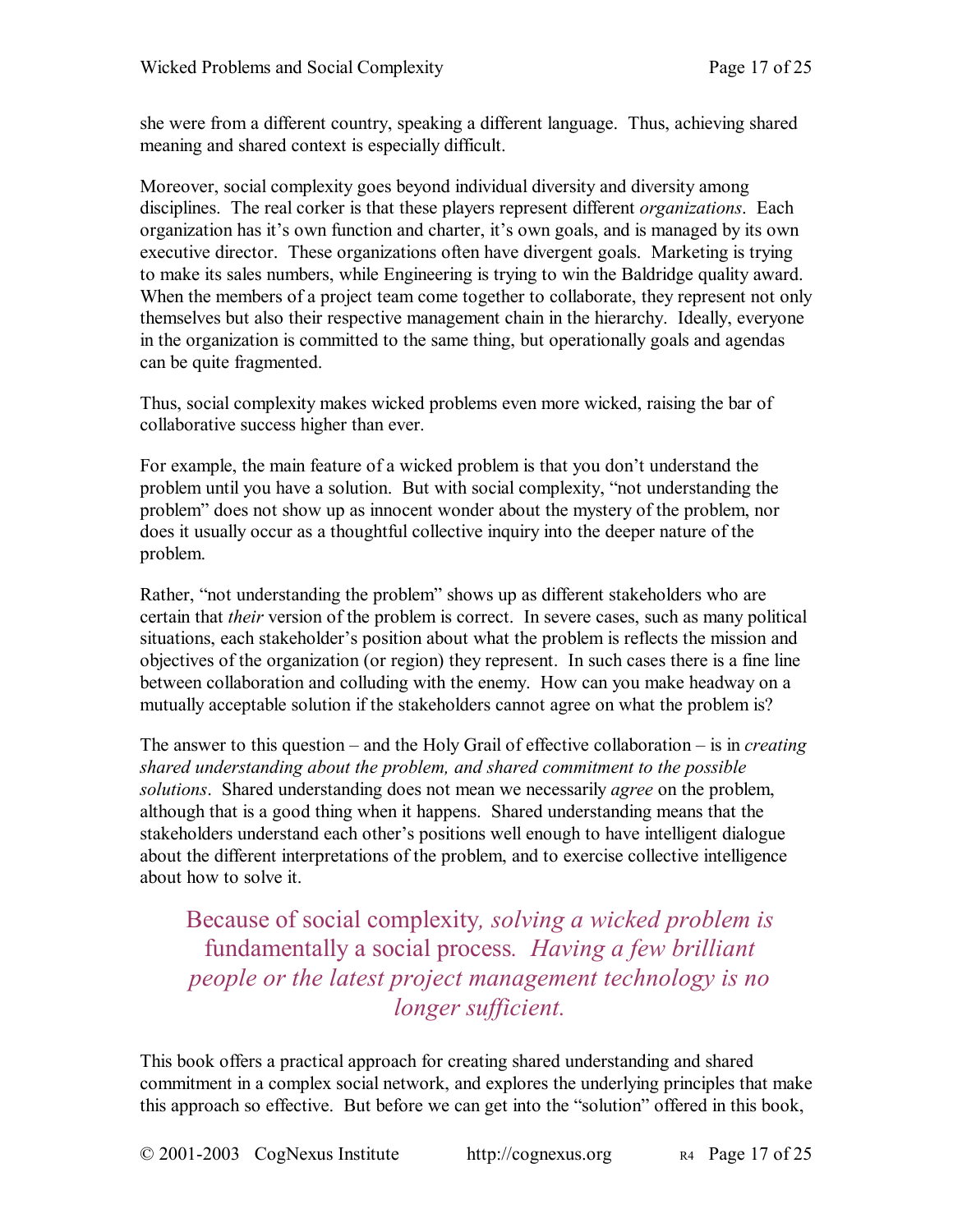there is a little bit more to understand about the collaborative challenge posed by wicked problems and social complexity.

## **The Polarity of Design**

Most projects wrestle with large social networks and their attendant complexity. It would be a mistake, however, to think that small project teams can escape fragmentation. Design possesses a fundamental property that can make a team of *two* socially complex. All that is needed is a representative from each of the two polarities of design: what is needed (marketing), and what can be built (engineering).

Virtually all creative work is a process of *design*<sup>9</sup>. All problems call for *designing* a solution. All projects are essentially *designing* something. Design, in both the technical and artistic sense, is the process of creating something new  $-e.g.,$  a new car, a strategic plan, a software program, a stickier web site, next year's budget, a new environmental policy.

Any design problem is a problem of resolving tension between what is needed and what can be done. On the one hand, the process of design is driven by some desire or need – someone wants or needs something new. The need might be expressed by a customer, or it may be a guess about what the market wants. The need or want is expressed in the language of what *ought to be* – what should be done, what should be built, what should be written. On the other hand, the process of design is constrained by resources – what *can be done* given the available resources such as time and money and the constraints imposed by the environment and the laws of science.

Every need has a price tag – the process of design is about devising solutions that are feasible and cost effective. Going back to the safe car design, the need might be quite specific, e.g., the car must protect the occupants from harm if it is struck from the side by another vehicle of similar weight traveling 30 miles an hour. It may turn out that such a car would cost twice as much as a normally safe car. It may turn out to be impossible at *any* cost. Perhaps we have to change the need: reduce the required speed of safe impact to 10 miles an hour, because then it only increases the cost of the car by 15%.

Thus, in a very basic way, every project is about reconciling the fundamental polarity between the world of What-Is-Needed and the world of What-Can-Be-Built. These two worlds correspond to the upper and lower halves of the MCC elevator study diagram. In [Figure 5,](#page-18-0) the upper half, being about understanding the problem, is focused out in the world on a specific client or user or market. There is always someone who has a need or a desire, and the task in the Problem or What-Is-Needed aspect of design is to specify that need. The lower half, being about the Solution, is focused "in the shop" on What-Can-Be-Built – what do we have the resources and skills and tools to actually make, and what will it cost and how long will it take.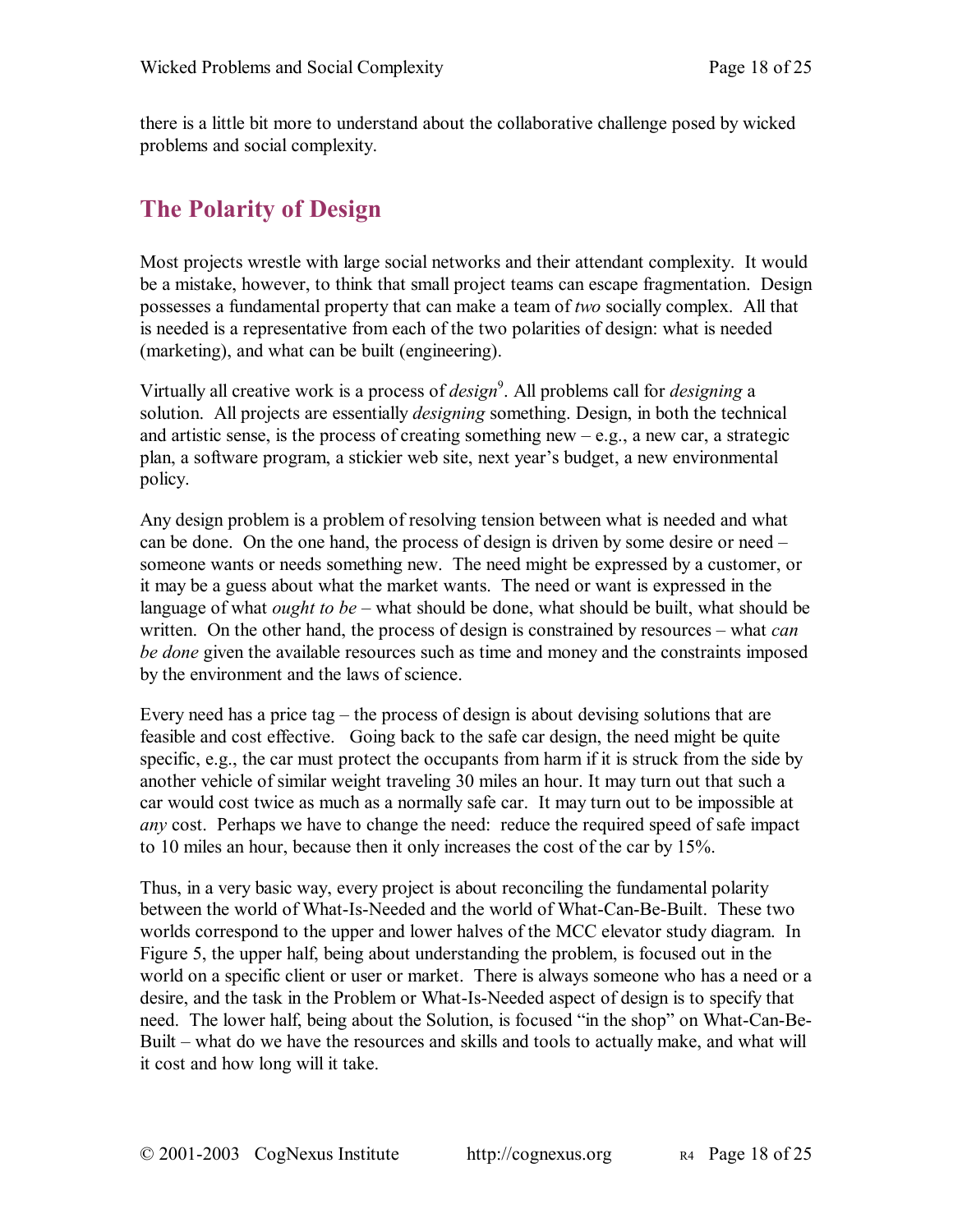*As you can see, there is an immense difference between these two worlds. When an individual does design, she stands with one foot in each world. Moving back and forth between the two worlds, she tries to create a solution that joins the two polarities of design in an elegant way. Design teams have a bigger challenge. While it is possible for each person on a project team to be standing in both worlds, the tendency is for the polarity of design to be reflected in a polarity of roles. The world of What-Is-Needed is the domain of the Marketing and Sales department, and sometimes upper Management, whereas the world of What-Can-Be-Built is territory that belongs to the Engineering (or Manufacturing, Software Development, IT, etc.) department.*



<span id="page-18-0"></span>**Figure 5: The two parts of the world of design** 

The inherent unity of the design process turns into a battle between departments. The world of What-Is-Needed, claimed by the Marketing department, becomes a selfreferential world with its own culture and customs and language. The world of What-Can-Be-Built is claimed by the technologists, the nerds and hackers who actually build things, with its own culture and customs and language. When they sit down together on a project, the polarity of design turns into an inter-cultural war that is expensive, wasteful and ineffective, a war frequently featured in Scott Adams "Dilbert" cartoons.

Thus social complexity is not just a function of the *number* stakeholders – it is also a function of structural relationships among the stakeholders. While large projects have an increasing number and diversity of stakeholders, it only takes one player from each side of the polarity of design – one from Marketing and one from Engineering – to cause the collaborative gears to grind to a halt.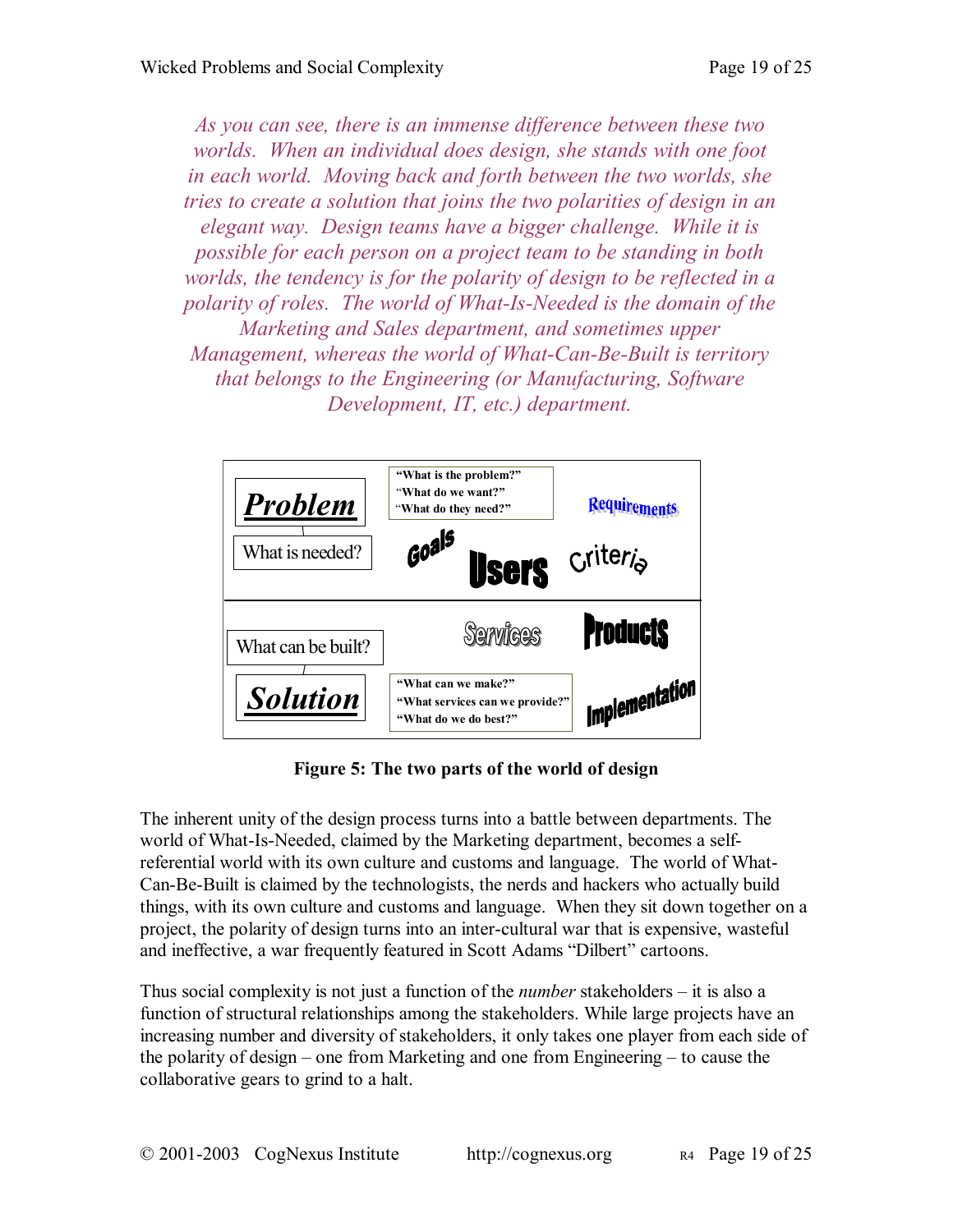# **Technical Complexity**

In addition to wicked problems and social complexity, technical complexity is a potentially fragmenting force. It includes the number of technologies that are involved in a project, the immense number of possible interactions among them, and the rate of technical change. For example, to be a serious player in the software industry today, your software must run on a variety of types of computers. Each type (or "platform") has several operating systems, and each operating system has many versions that are currently in the field and must be supported. You must choose what language your software will be written in: Java, C, C<sup>++</sup>, Cobol, Fortran, etc. Each of these programming languages has a variety of supported versions (compilers); for example, Microsoft and Sun each have a major version of the popular Java language used in World Wide Web applications. Then you must choose the set of utilities ("library") you will use for creating your user interface. There are dozens of other choices, and all of these options interact with each other. Moreover, the field is changing so fast that new options become available, and others drop into oblivion, almost every day.

As much as technical complexity raises the risk of project failure, it is also the most well recognized fragmenting force. So much has been written about technical complexity and how to deal with it, so many tools and methods are available, that there is little to add here. The Dialog Mapping approach presented in this book excels at dealing with complex technical information, but the real power of Dialog Mapping, and the point of this book, is to provide an approach and a set of tools for dealing with the non-technical side of fragmentation: wicked problem dynamics and social complexity.

#### **Fragmentation and Coherence**

We have described wicked problems, social complexity, and technical complexity as forces that fragment projects, causing them to fail. It is important to recognize that these forces are not due to incompetence, poor management, or any human failing. They are part of the "physics" of projects. There is no quick fix for the phenomenon of wicked problems. No glib formula about "Seven Steps to Crush Social Complexity" or "Tame Your Way to the Top".

Moreover, the physics of fragmentation is obscured by a cultural condition of resignation, denial, and grim determination that has grown up around it. In my consulting and facilitation experience I have met this condition in organizations and on project teams. I have seen it manifest in many forms, sometimes as outright panic, sometimes as plodding determination, sometimes as a vague sense of futility. This condition of organizational pain is so chronic, however, that, like low-grade back pain, it has faded into the background of organizational experience and is taken for granted, assumed to be normal and inevitable. The condition is not wicked problems, nor social complexity – these are causes of the condition. Once this chronic condition is seen and understood, in my experience, a huge compassion emerges for what we are up against when we go to work.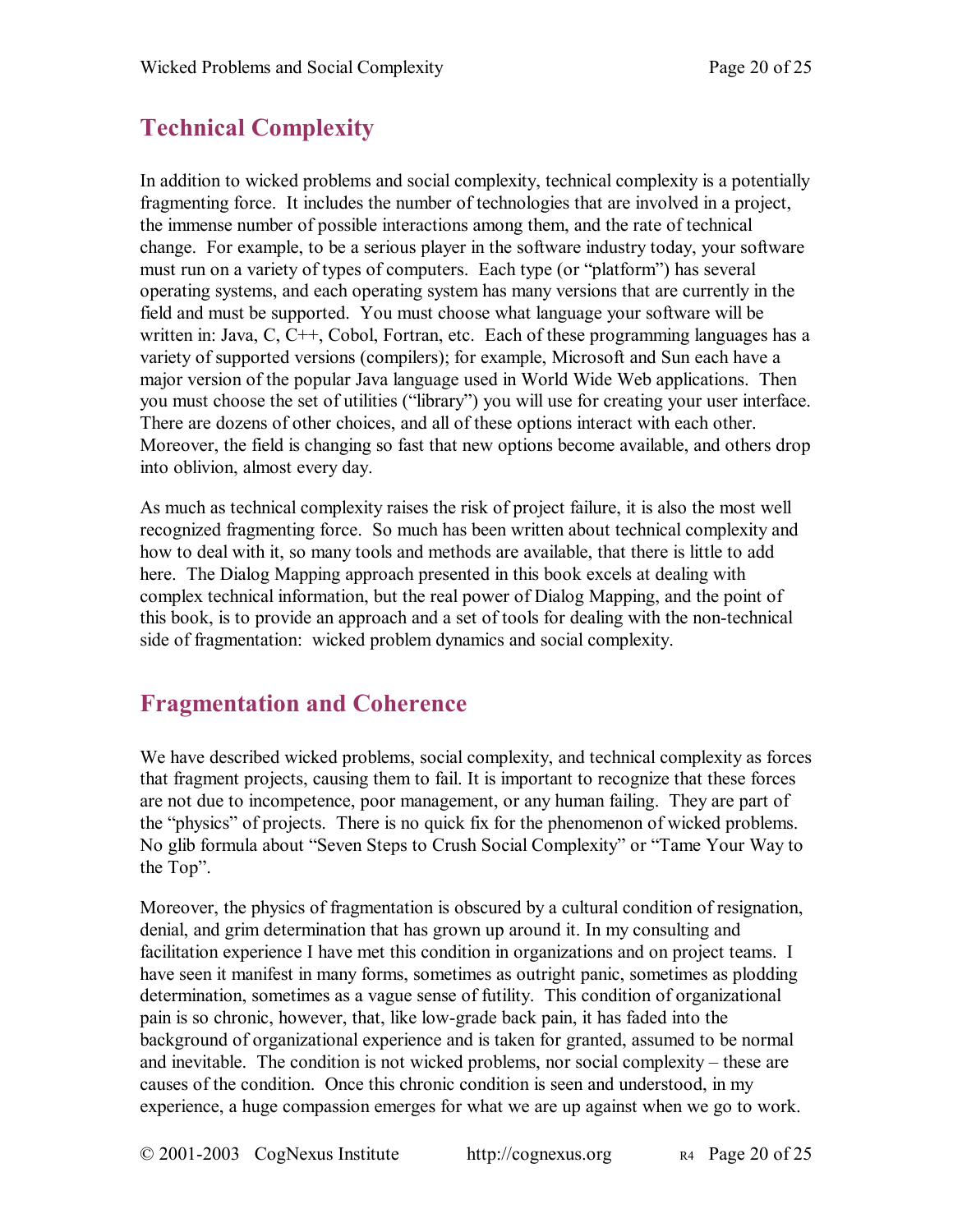For what we do accomplish and the courage that it takes. A whole new perspective about work and life opens up.

This is why it's so useful to distinguish the common element of fragmentation. Wicked problems fragment the process of project work, especially when the problem is misdiagnosed as tame. Wicked problems also fragment direction and mission – if you can't agree on what the problem is, how can you be aligned on a solution? Social complexity fragments team identity – the ideal of team unity is compromised by the dynamics of competing interests and hidden agendas. The duality of design tends to divide allegiances between requirements and implementation. Social complexity also fragments meaning – key terms and concepts are used in different ways by the different stakeholders. Project teams are often geographically distributed, further fragmenting relationships and communications. Participants in a modern project team are pulled in a thousand different directions by the centrifugal forces of wicked problems, social complexity, and technical complexity (see [Figure 6\)](#page-20-0).

<span id="page-20-0"></span>

**Figure 6: The "centrifugal" fragmenting forces pulling a project apart** 

The notion of fragmentation points to all of these problems, but it is pretty abstract. Because it points deep into the culture and practices of project work, it is difficult to observe fragmentation directly. There is, however, a more observable indicator of fragmentation: *blame*. Instead of seeing the systemic nature of project challenges and the value of social diversity, we tend to see a big mess, to view it as the result of incompetence, and to blame each other for it. We blame upper management for sending mixed signals or for lack of direction. We blame HR for poor hiring practices and lack of training. We blame the "bean counters" for over-tight budgets and lack of fiscal flexibility. We blame IT for confusion and the lack of stable infrastructure. We blame our customers for not knowing what they really want. We blame each other because we have different personalities and learning styles. (How many conversations do you notice in your organization that involve placing blame?)

*In times of stress the natural human tendency is to find fault with someone else. We tend to take the problem personally, at an organizational level, and assume that* 

© 2001-2003 CogNexus Institute http://cognexus.org R4 Page 21 of 25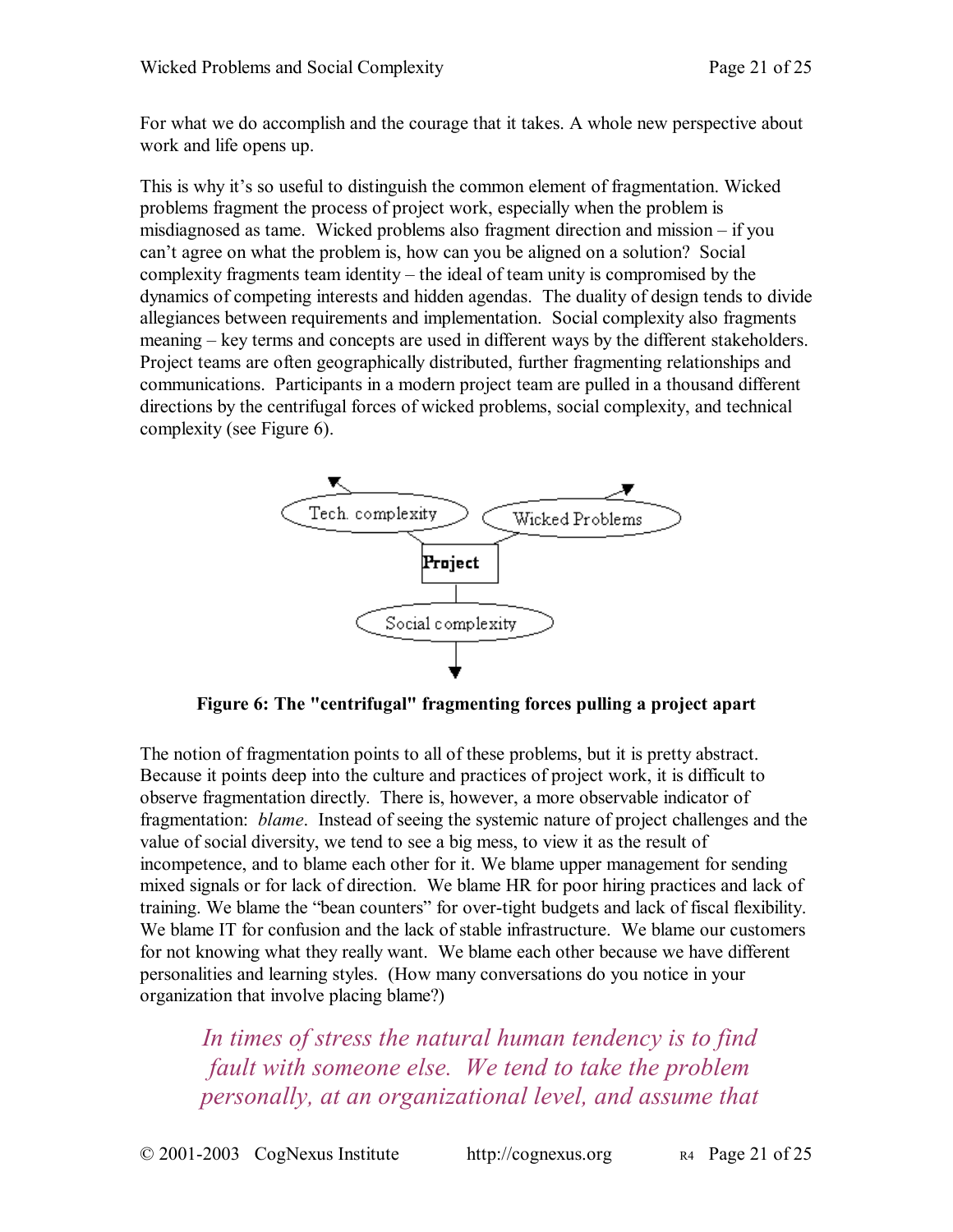*the chaos we see is a result of incompetence or, worse, insincere leadership. Since our education and experience have prepared us to see and solve tame problems, wicked problems sneak up on us and create chaos. Without understanding the cause, there is finger-pointing instead of learning.* 

Not so long ago most human illness was regarded as the result of evil spirits, so, when people got sick, the fix was to let the evil spirits out, by, for example, drilling holes in their heads. It wasn't very effective, but – within that system of thought – it was rational. These days, when big projects run into problems, we hold emergency meetings, then fire the consultants or rearrange the org chart. It isn't very effective, but it's a rational response to fragmentation … *if* you believe that the problems result from human failing, i.e. poor performance or incompetence.

I was doing some training with a management team at a utility company several years ago. The Human Resources (HR) department had recently announced a new policy regarding the way employee performance would be evaluated and reported in the future, and these managers were very upset because the policy was so obviously flawed, and it had a direct impact on them. "What were they thinking?!?" and "Those morons in HR!" they exclaimed. As an exercise we decided to design a better policy. After an hour and a half we reviewed our solutions, and what do you suppose they realized? That it was a very hard problem, given the organizational and legal constraints in the system, and that, all things considered, HR had come up with a pretty good approach! They shifted from blame to deeper understanding of the problem.

If we step back and take a systemic view, we can see that the issue is not whose fault the mess is – the issue is our collective failure to recognise the recurring and inevitable dynamics of the mess. If we take a systemic view, we turn away from blame and away from easy technical fixes, and to look in the social domain – in building capacity to collaborate effectively on wicked problems.

As Rittel said, "We are now sensitized to the waves of repercussions generated by a problem-solving decision directed to any one node in the network, and we are no longer surprised to find it inducing problems of greater severity at some other node."<sup>[10](#page-24-7)</sup>

The antidote for fragmentation is coherence. How, then, do we create coherence? In organizations and project teams – in situations where collaboration is the life blood of success – coherence amounts to shared understanding and shared commitment. Shared understanding of meaning and context, and of the dimensions and issues in the problem. Shared commitment to the processes of project work and to the emergent solution matrix.

Coherence means that stakeholders have shared meaning for key terms and concepts, that they are clear about their role in the effort, that together they have a shared understanding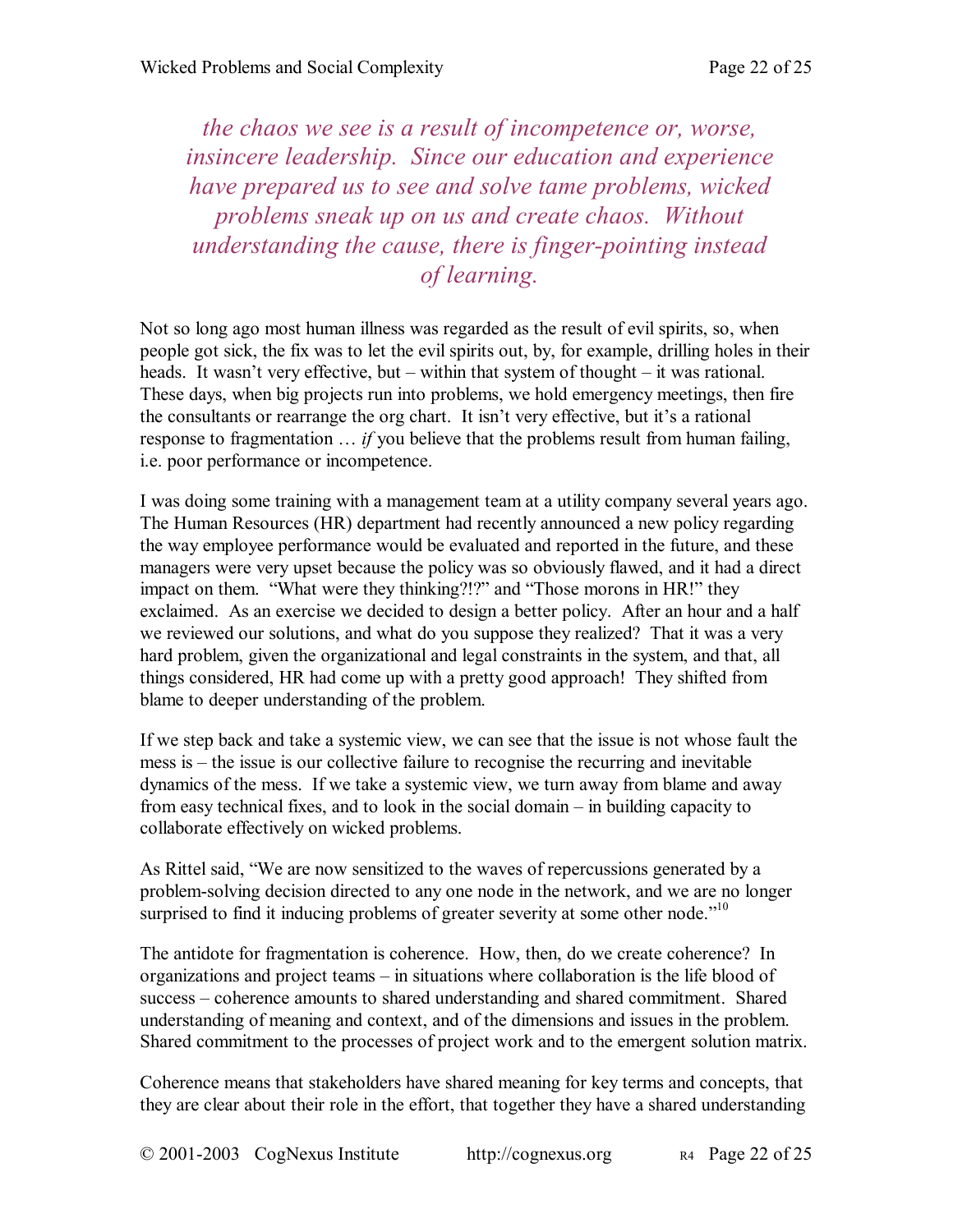of the background for the project and what the issues are, and that they have a shared commitment to how the project will reach its objectives and achieve success. Coherence means that the project team understands and is aligned with the goals of the project and how to reach them. Coherence means that a wicked problem is recognized as such, and appropriate tools and processes are constantly used to "defragment" the project. With increased coherence, more collective intelligence becomes available to deal with change and complexity. Coherence means that despite social complexity there is a sense of ability and confidence in crafting shared understanding and negotiating shared meaning.

#### **Summary**

This chapter has been about laying a foundation that identifies the "problem" which Dialog Mapping addresses. This problem is:

- The powerful fragmenting forces of wicked problems, social complexity, and technical complexity;
- The confusion, chaos, and blame created by failing to distinguish these forces;
- The lack of tools and techniques for "defragmenting" project dynamics.

The process of Dialog Mapping is a powerful approach for addressing the problem of fragmentation, as it allows a diverse group of people to generate coherence around wicked problems. This group coherence is a necessary step toward addressing fragmentation, yet it is neither a silver bullet nor a cure-all. Given the complex nature of organizations, it is not sufficient for a single team or even multiple teams to achieve coherence; the organization as a whole needs to become a knowledge organization, and gain a kind of "literacy" or "fluency" in the language of coherence: distinctions, tools, methods, and practices for crafting shared understanding and shared commitment. Dialog Mapping is a first step toward that kind of literacy.

In the next chapter we explore the physics of coherence, and in particular the marvelously cohering forces of *shared understanding* and *shared commitment.* Following that, in Chapter 3, we shift gears and peek in on a Dialogue Mapping session.

#### **Acknowledgements**

Many people have contributed to this paper over its years of evolution. I am immensely grateful to Horst Rittel for his groundbreaking work in this area—this paper is dedicated to him. William Weil co-authored earlier versions of this paper, and his contribution still shines through in the current version. Kim Salins has been a stalwart ally for the past few years of evolution of this work. I'm also grateful for constructive reviews from Bill Pardee, Rosa Zubizarreta, Jack Park, and Eugene Eric Kim.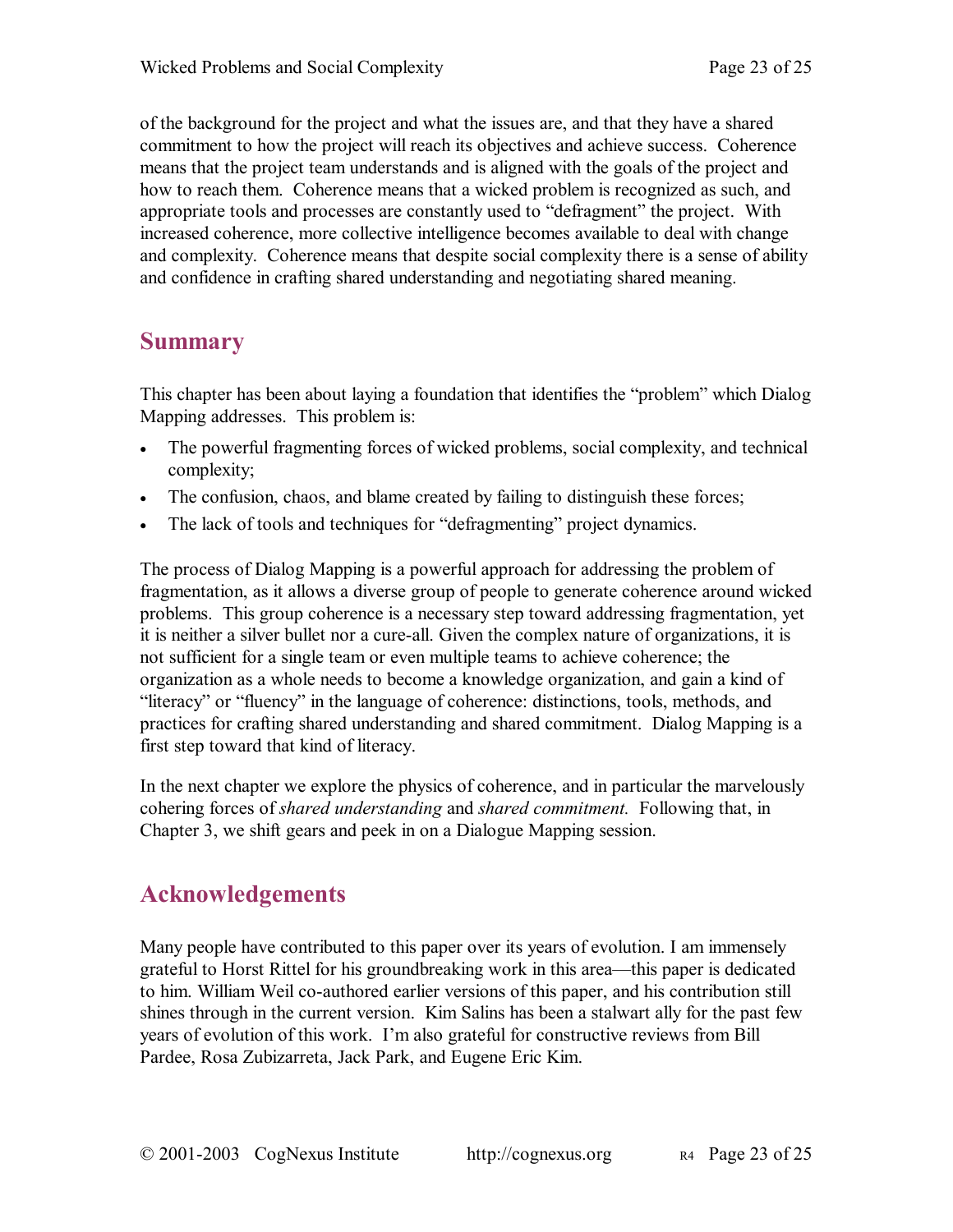#### **References**

- Argyris, Chris, and Donald Schön, *Organizational Learning II: Theory, Method, and Practice*, Addison-Wesley, Reading, Massachusetts.
- Guindon, Raymonde (1990) Designing the Design Process: Exploiting Opportunistic Thoughts. Human-Computer Interaction, Vol. 5, pp. 305-344.
- Kunz, Werner, and Horst Rittel (1970) "Issues as Elements of Information Systems," Working Paper 131, The Institute of Urban and Regional Development, University of California, Berkeley, California, Tel: (510) 642-4874, email: iurd@uclink.berkeley.edu.
- Rittel, Horst (1969) "Reflections on the Scientific and Political Significance of Decision Theory," Working Paper 115, The Institute of Urban and Regional Development, University of California, Berkeley, California, Tel: (510) 642-4874, email: iurd@uclink.berkeley.edu.
- Rittel, Horst (1972) "On the Planning Crisis: Systems Analysis of the 'First and Second Generations'," Bedriftsøkonomen, Nr. 8. Also Reprint No. 107, The Institute of Urban and Regional Development, University of California, Berkeley, California, Tel: (510) 642-4874, email: iurd@uclink.berkeley.edu.
- Rittel, Horst (1972) "Structure and Usefulness of Planning Information Systems," Bedriftsøkonomen, Nr. 8. Also Reprint No. 108, The Institute of Urban and Regional Development, University of California, Berkeley, California, Tel: (510) 642-4874, email: iurd@uclink.berkeley.edu.
- Rittel, Horst and Melvin Webber (1973) "Dilemmas in a General Theory of Planning," *Policy Sciences* **4**, Elsevier Scientific Publishing, Amsterdam, pp. 155-159. Also Reprint No. 86, The Institute of Urban and Regional Development, University of California, Berkeley, California, Tel: (510) 642-4874, email: iurd@uclink.berkeley.edu.
- Rittel, Horst, and Douglas Noble (1989) "Issue-Based Information Systems for Design," Working Paper 492, The Institute of Urban and Regional Development, University of California, Berkeley, California, Tel: (510) 642-4874, email: iurd@uclink.berkeley.edu.
- Simon, Herbert A. (1969) *The Sciences of the Artificial,* Second Edition, MIT Press, Cambridge, Mass.

 $\overline{a}$ 

 $<sup>1</sup>$  See (Guindon, 1990).</sup>

 $2^2$  Guindon, in the original paper, called it "opportunistic".

<sup>&</sup>lt;sup>3</sup> See the bibliography for references to Rittel's papers on wicked problems.

<sup>&</sup>lt;sup>4</sup> Actually, Rittel had a more exhaustive list of criteria for wicked problems. I have attempted to simplify the concept somewhat without loosing its essence.

<sup>&</sup>lt;sup>5</sup> Wicked problems pose a terminology dilemma. There is no "the problem" in the traditional sense – like Heisenberg's elementary particles, getting close enough to the problem to see it … changes it. Similarly, no "solution" is ever achieved, in the traditional sense. We might better use terms like "domain of concerns and needs" for "problem", and "domain of resolution and satisfaction" for "solution." However, for expediency and clarity, we will use the more familiar terms. So when we say "… developed a solution" we don't mean a real, final, mutually-acceptable solution, we simply mean a proposal that might resolve some part or aspect of a wicked problem.

<sup>&</sup>lt;sup>6</sup> Indeed, in most government contracts taming the problem has been refined to a high art: the problem definition, as described in the requirements document, becomes a contract which cannot legally be changed.